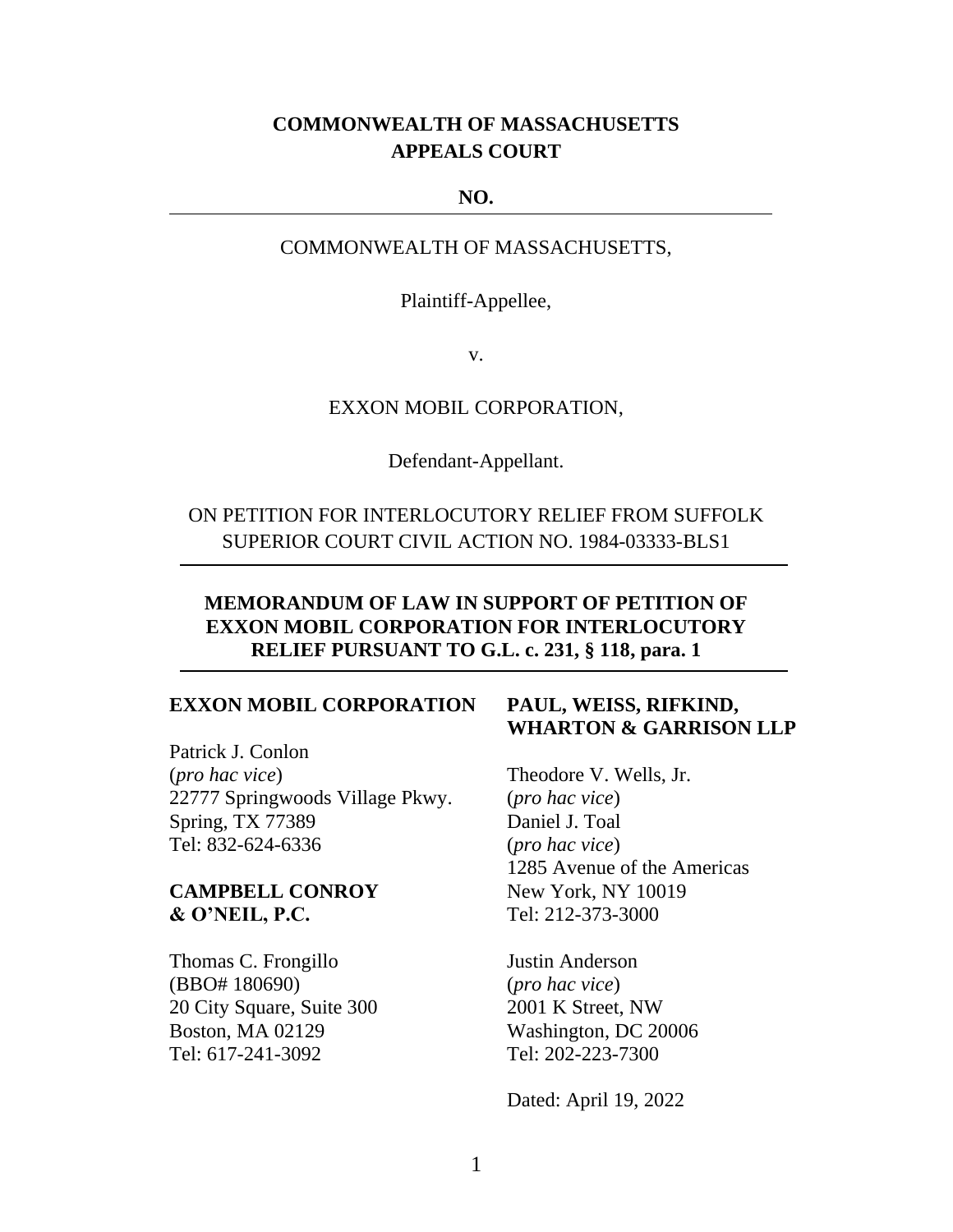# **TABLE OF CONTENTS**

| $\mathbf{I}$ . |                                                                                                                    | ExxonMobil Challenged the Commonwealth's Pre-Suit                                        |  |  |  |
|----------------|--------------------------------------------------------------------------------------------------------------------|------------------------------------------------------------------------------------------|--|--|--|
| II.            |                                                                                                                    | ExxonMobil Asserted Constitutional Defenses to the                                       |  |  |  |
|                |                                                                                                                    |                                                                                          |  |  |  |
|                |                                                                                                                    |                                                                                          |  |  |  |
| $\mathbf{I}$ . |                                                                                                                    | Collateral Estoppel Does Not Preclude ExxonMobil's                                       |  |  |  |
| II.            | The Superior Court Erred by Holding That ExxonMobil Did<br>Not Sufficiently Plead Its Constitutional Defenses.  17 |                                                                                          |  |  |  |
|                | A.                                                                                                                 | The Superior Court Improperly Granted the<br>Commonwealth a Presumption of Regularity 17 |  |  |  |
|                | <b>B.</b>                                                                                                          | The Superior Court Erroneously Applied a                                                 |  |  |  |
|                |                                                                                                                    |                                                                                          |  |  |  |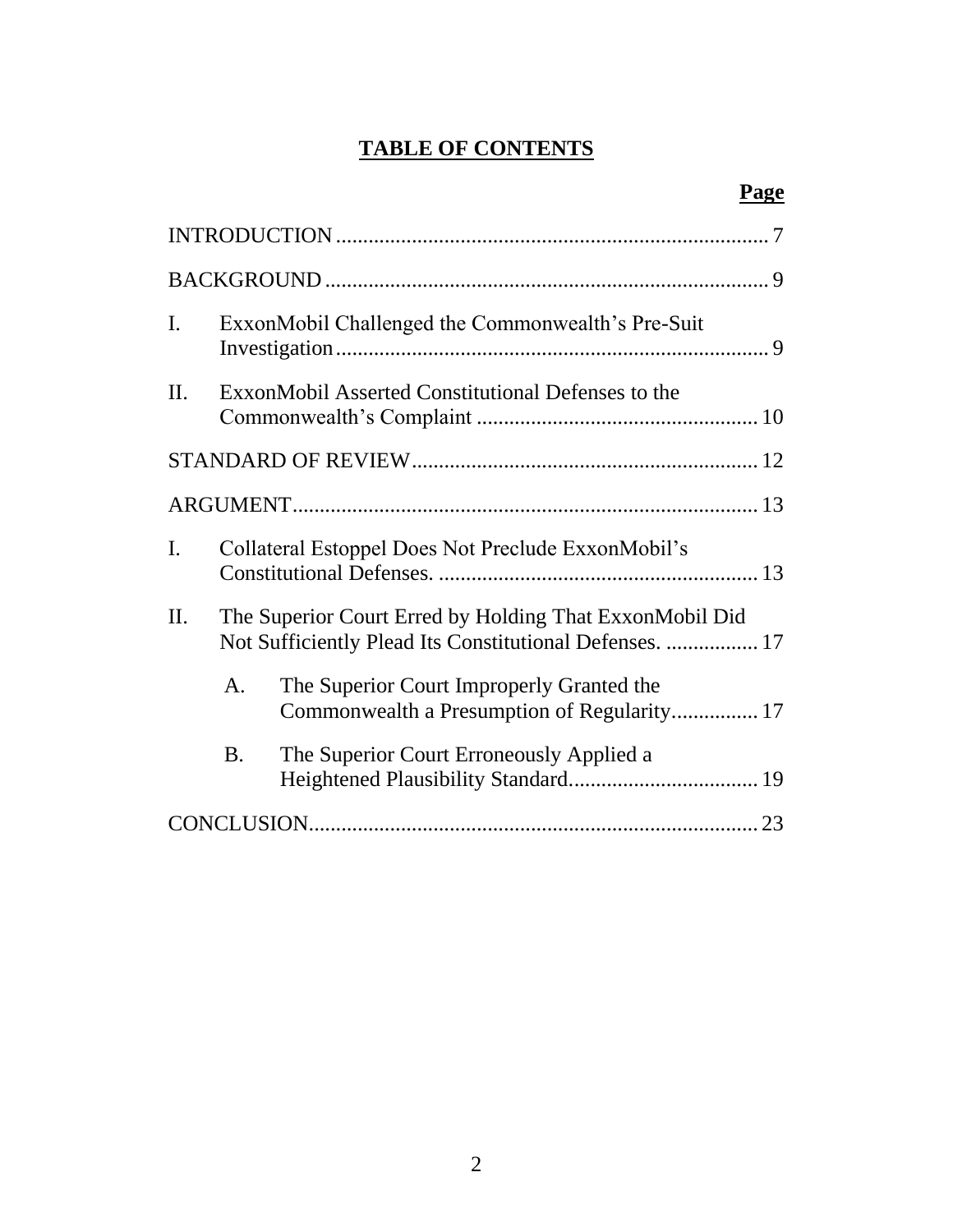# **TABLE OF AUTHORITIES**

# **Page(s)**

# **Cases**

| Alicea v. Comm.,                                                              |
|-------------------------------------------------------------------------------|
|                                                                               |
| United States v. Armstrong,                                                   |
|                                                                               |
| Asphaltos Trade, S.A. v. Bituven Puerto Rico, LLC,                            |
|                                                                               |
| Aspinall v. Philip Morris Cos., Inc.,                                         |
|                                                                               |
| Astellas Inst. for Regenerative Med. v. ImStem                                |
| Biotechnology, Inc.,                                                          |
|                                                                               |
| Att'y Gen. of U.S. v. Irish People, Inc.,                                     |
|                                                                               |
| Bochart v. City of Lowell,                                                    |
|                                                                               |
| Bos. Hous. Auth. v. Martin,                                                   |
|                                                                               |
| Christopher House of Webster Ltd. P'ship v. Hubbard<br>Health Sys. Real Est., |
| 2021 WL 6051868 (Mass. App. Ct. Dec. 10, 2021)  12                            |
| City of San Francisco v. Exxon Mobil Corp.,                                   |
|                                                                               |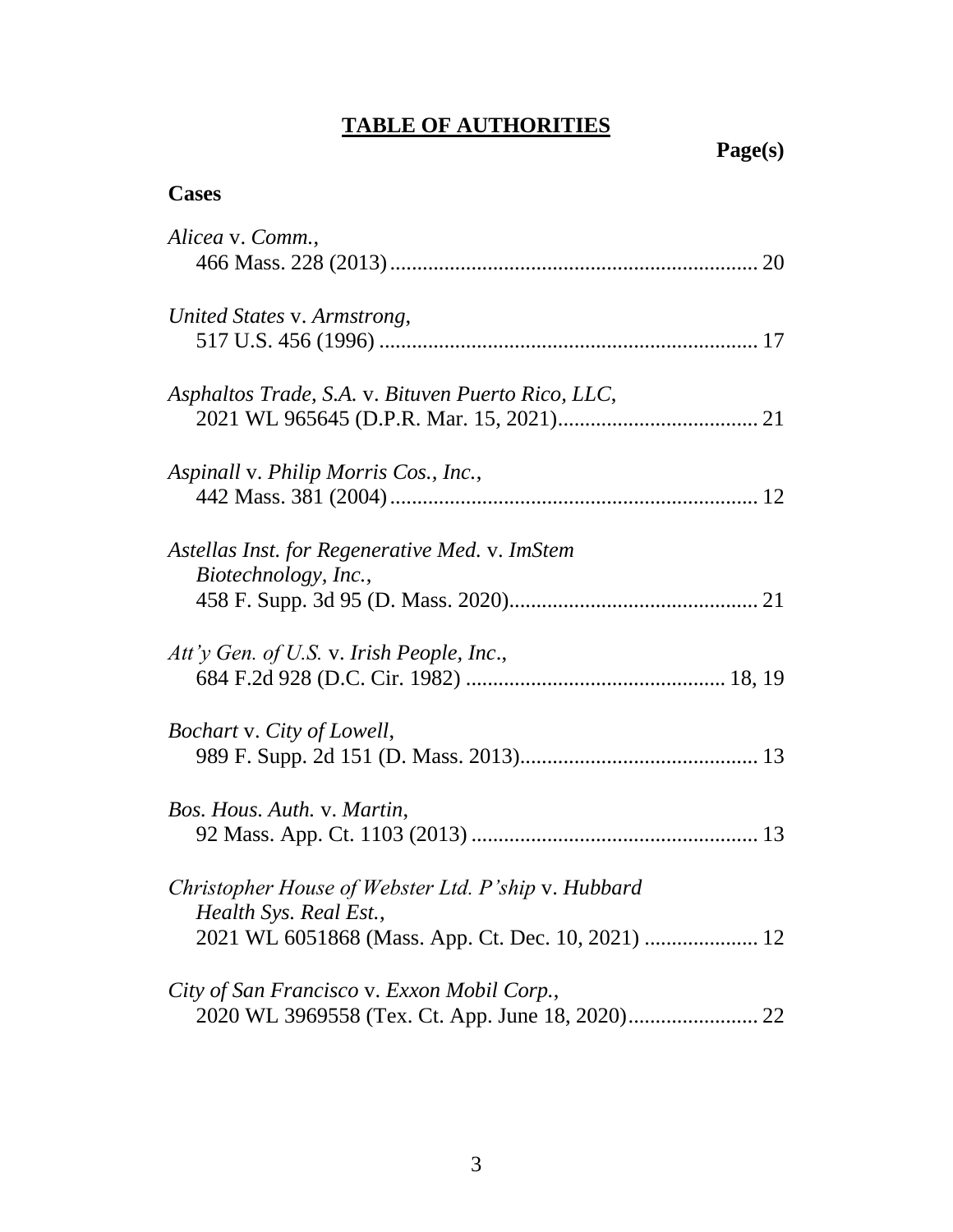| In re Civ. Investigative Demand,<br>No. 2016-EPD-36, 2017 WL 627305 (Mass. Super.          |
|--------------------------------------------------------------------------------------------|
| Deutsche Bank National Trust Co. v. Gabriel,                                               |
| Evans v. Lorillard Tobacco Co.,                                                            |
| In Re Exxon Mobil Corp.,<br>2018 Tex. Dist. LEXIS 1 (Tarrant Cty. Tex. Apr. 24,            |
| Commonwealth v. Exxon Mobil Corp.,<br>2021 WL 3488414 (Mass. Super. Ct. June 22, 2021)  16 |
| Exxon Mobil Corp. v. Att'y Gen.,                                                           |
| <i>Exxon Mobil Corp.</i> v. <i>Healey</i> ,                                                |
| <i>Exxon Mobil Corp. v. Healey,</i>                                                        |
| Exxon Mobil Corp. v. Healey,<br>No. 4:16-cv-00469-L (N.D. Tex. Nov. 28, 2016)  16, 17      |
| Exxon Mobil Corp. v. Schneiderman,                                                         |
| Faigin v. Kelly,                                                                           |
| <i>Foster from Gloucester, Inc. v. City Council of</i><br>Gloucester,                      |
|                                                                                            |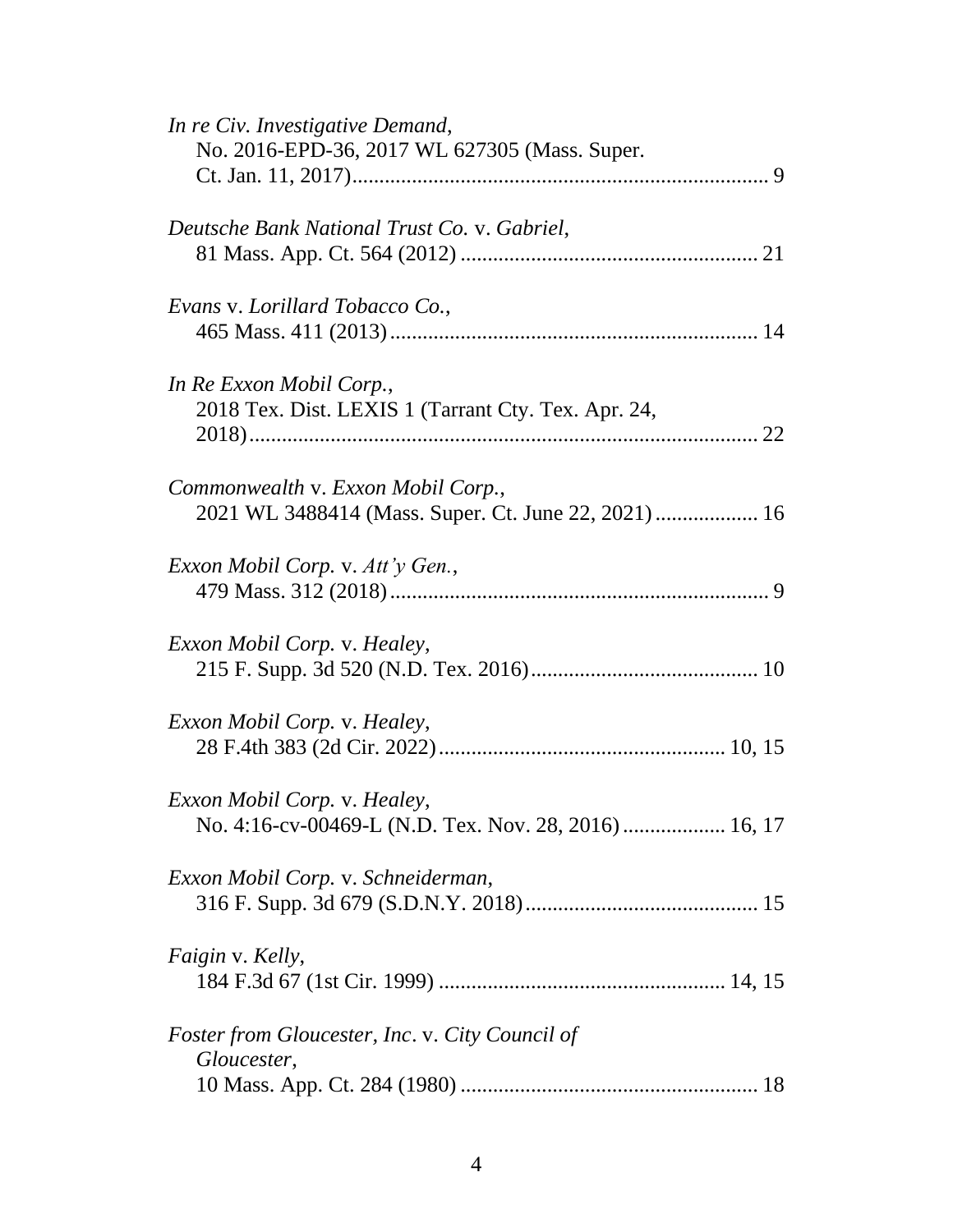| F.D.I.C. v. Gladstone,                                  |
|---------------------------------------------------------|
| Grella v. Salem Five Cent Sav. Bank,                    |
| Hansen v. R.I.'s Only 24 Hour Truck & Auto Plaza, Inc., |
| Iannacchino v. Ford Motor Co.,                          |
| Kipp v. Kueker,                                         |
| Owen v. Am. Shipyard Co.,                               |
| Packaging Indus. Grp., Inc. v. Cheney,                  |
| In re Relafen Antitrust Litig.,                         |
| Traincroft, Inc. v. Ins. Co. of Penn.,                  |
| <b>Statutes</b>                                         |
|                                                         |
|                                                         |

# **Other Authorities**

| Mass. Dep't of Revenue, Active Fuel Licenses,  |  |
|------------------------------------------------|--|
| https://www.mass.gov/doc/active-gasoline-fuel- |  |
|                                                |  |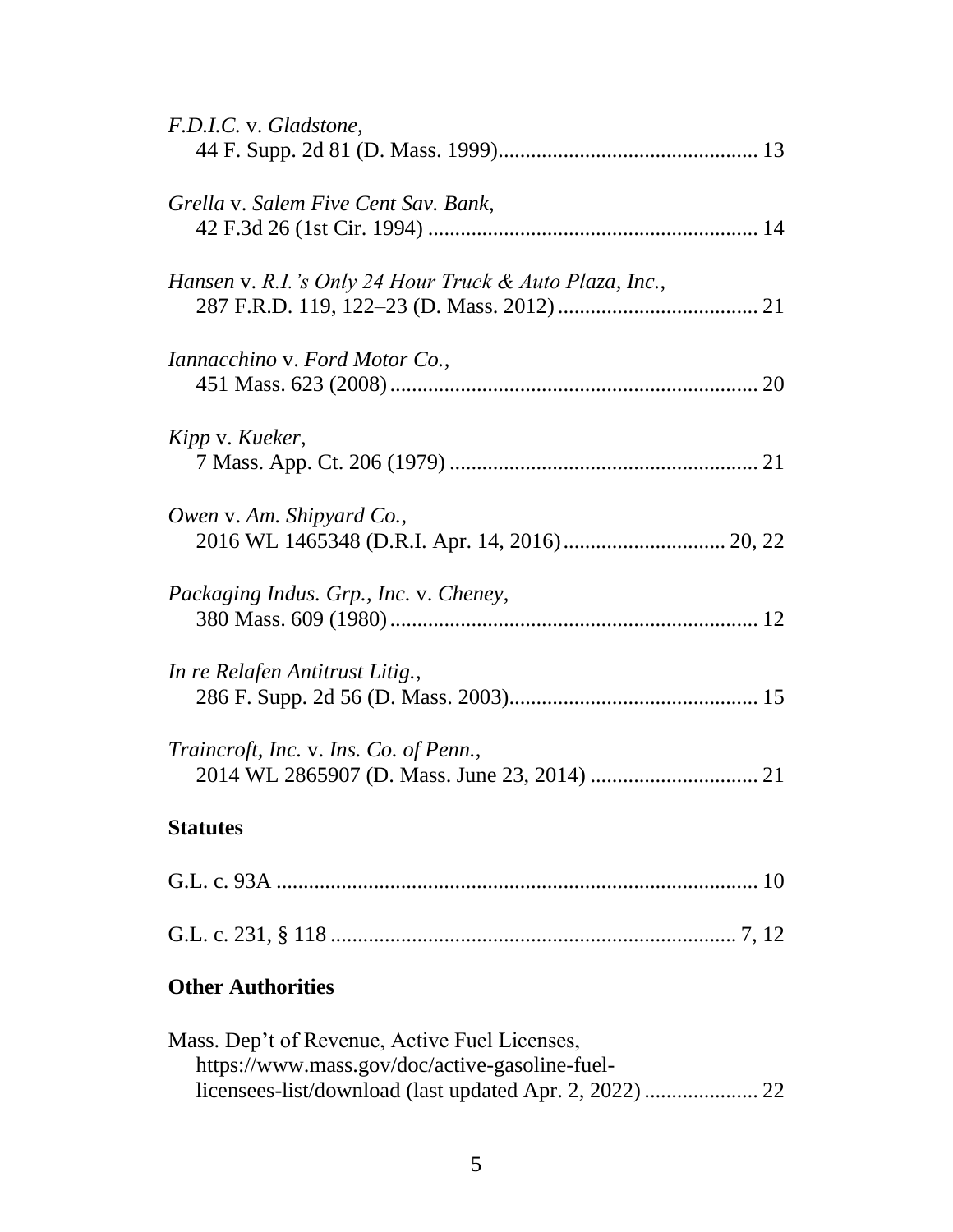| Massachusetts Rule of Civil Procedure 8(a)  12, 20, 23   |  |
|----------------------------------------------------------|--|
|                                                          |  |
|                                                          |  |
|                                                          |  |
|                                                          |  |
|                                                          |  |
| Wright & Miller, 5 Fed. Prac. & Proc. Civ. $\S 1274$ n.9 |  |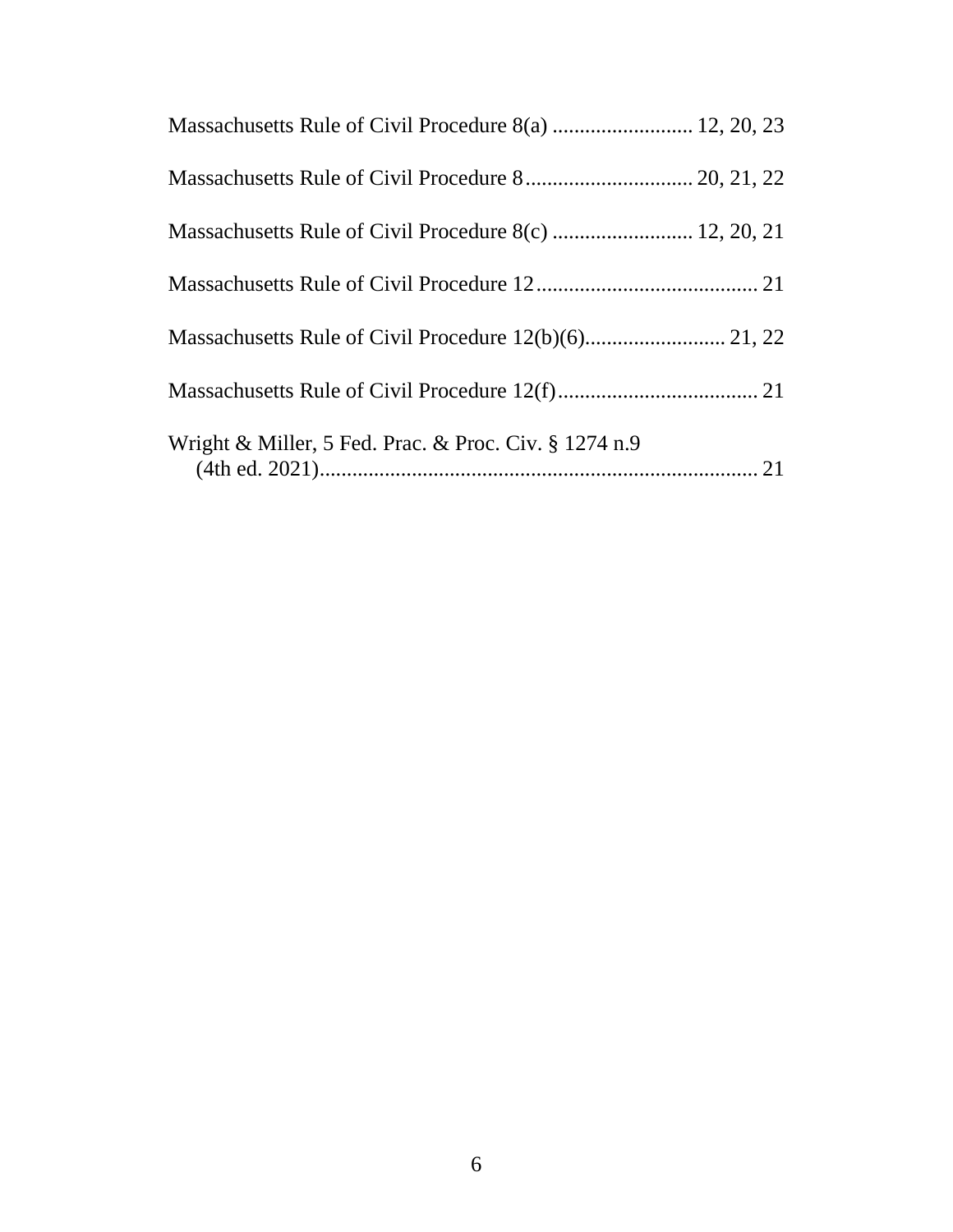Defendant Exxon Mobil Corporation ("ExxonMobil") submits this Memorandum of Law in support of its Petition for Interlocutory Relief Pursuant to G.L. c. 231, § 118, seeking review and reversal of the March 21, 2022 Memorandum and Order of the Superior Court granting the Commonwealth's Motion to Strike Certain Defenses.

#### <span id="page-6-1"></span>**INTRODUCTION**

<span id="page-6-0"></span>ExxonMobil should not be forced to defend itself against the Commonwealth's claims with one hand tied behind its back. When ExxonMobil challenged the constitutionality of the Attorney General's investigation, the Commonwealth argued those challenges were premature. It said ExxonMobil would have to wait until a civil action was filed. Massachusetts and federal courts agreed and, as a result, ExxonMobil's constitutional challenges were dismissed under a deferential standard of review for government investigations. The Commonwealth is now wielding the shield that protects its investigations as a sword to gut ExxonMobil's defenses. This Court should not allow that gambit to prevail. The Commonwealth is now a civil litigant and is no longer entitled to deference. The Commonwealth should be held to its promise that ExxonMobil would have a fair opportunity to present its defenses in any civil action it filed.

7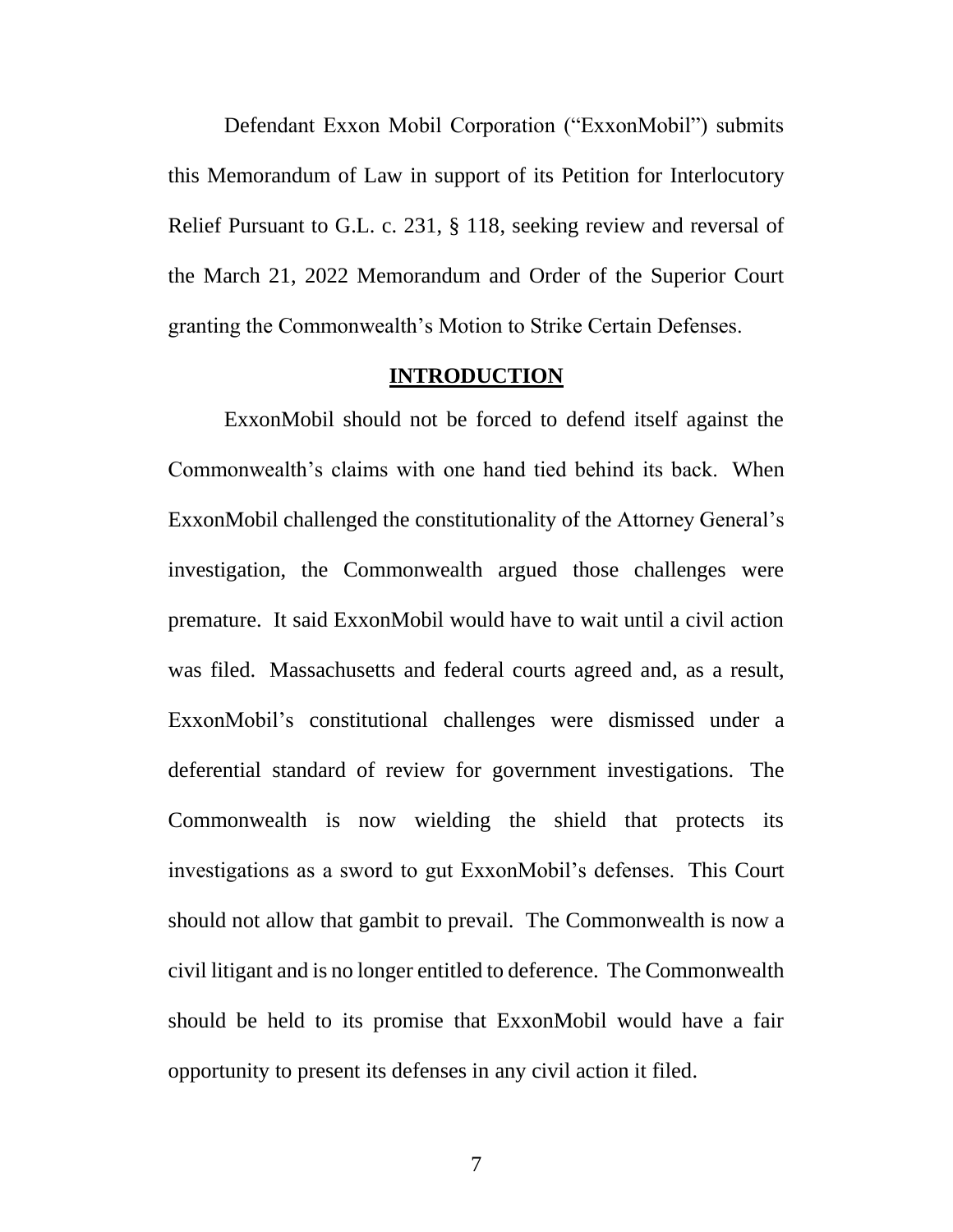The Superior Court's decision to strike ExxonMobil's constitutional defenses (Defenses 30–33 and 35) is premised on two legal errors. *First*, the Superior Court erroneously held that collateral estoppel bars the defenses. Collateral estoppel applies only where an issue decided in one proceeding is identical in all respects to an issue raised in a subsequent proceeding. That standard was not met here because ExxonMobil's challenges to the investigation were all resolved more than a year and a half prior to the filing of the Commonwealth's complaint. ExxonMobil did not (and could not) have raised any of the stricken defenses at that time because the defenses are directed at the statements that form the basis for the Commonwealth's claims statements that include constitutionally-protected speech and petitioning.

*Second*, the Superior Court erroneously imposed inapplicable pleading burdens. To proceed with its defenses, ExxonMobil was not required to rebut a presumption of regularity because that presumption applies only in criminal cases. When it acts as a plaintiff in a civil action, the Commonwealth does not receive the benefit of the doubt. It was also error to hold ExxonMobil's defenses to a plausibility standard. That heightened standard applies only to claims in a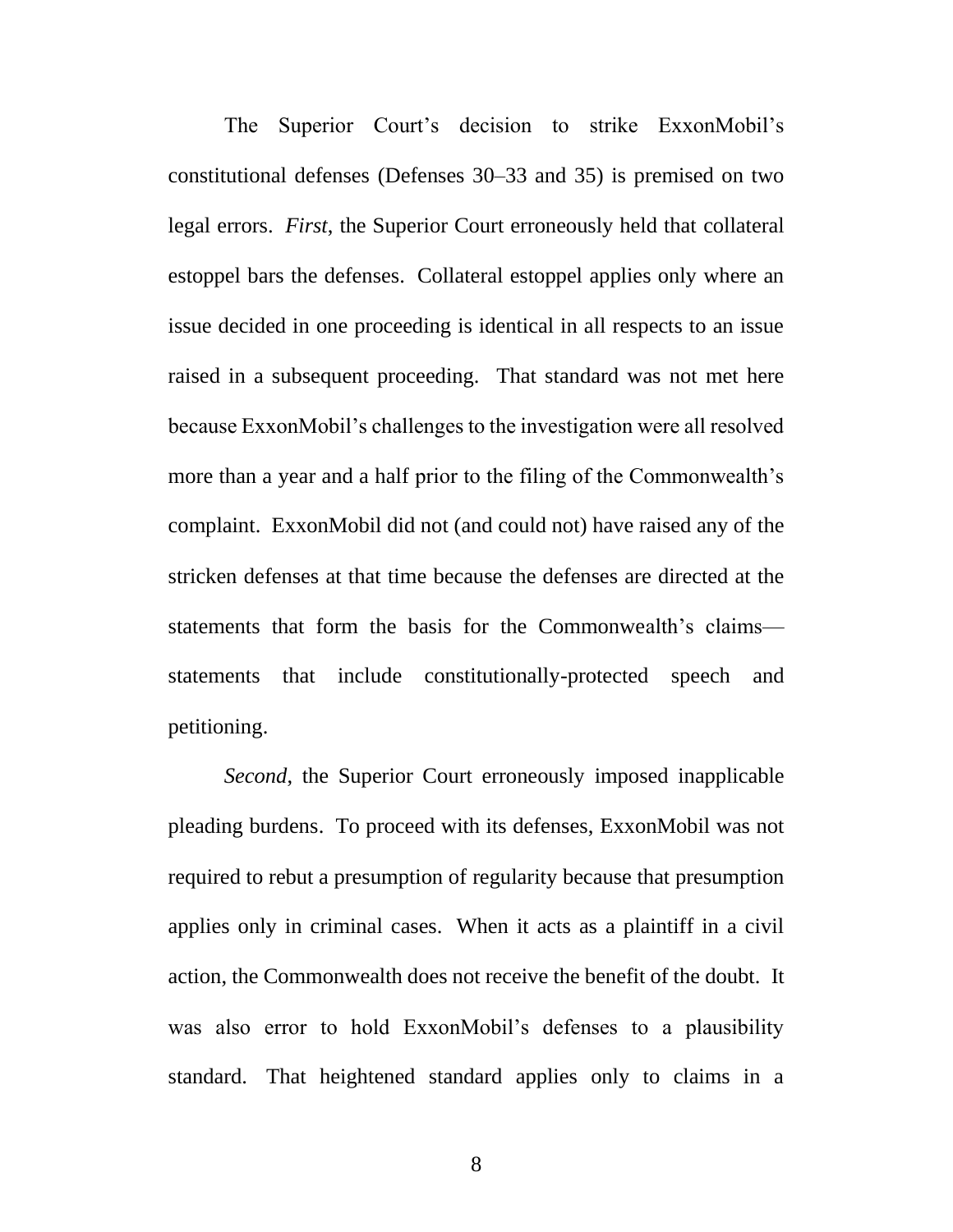complaint—not to defenses, which must merely be "set forth affirmatively" in an answer. But even if these heightened standards applied, ExxonMobil would meet them in light of the detailed factual allegations in support of its defenses. The Superior Court's decision should be vacated.

#### **BACKGROUND**

# <span id="page-8-1"></span><span id="page-8-0"></span>**I. ExxonMobil Challenged the Commonwealth's Pre-Suit Investigation.**

In March 2016, the Commonwealth announced an investigation of ExxonMobil within hours of holding a closed-door meeting with climate activists. R.A. 575–77. A CID to ExxonMobil followed less than one month later. R.A. 578–79. ExxonMobil challenged the issuance of the CID in both state and federal court.

<span id="page-8-2"></span>In state court, ExxonMobil moved to quash the CID. The trial court denied the motion, *In re Civ. Investigative Demand*, No. 2016- EPD-36, 2017 WL 627305, at \*7 (Mass. Super. Ct. Jan. 11, 2017), and the Supreme Judicial Court affirmed based on the Commonwealth's "broad investigatory powers." *Exxon Mobil Corp.* v. *Att'y Gen.*, 479 Mass. 312, 324, 330 (2018).

<span id="page-8-3"></span>ExxonMobil also filed a civil lawsuit in federal court in Texas challenging the Commonwealth's investigation. The first judge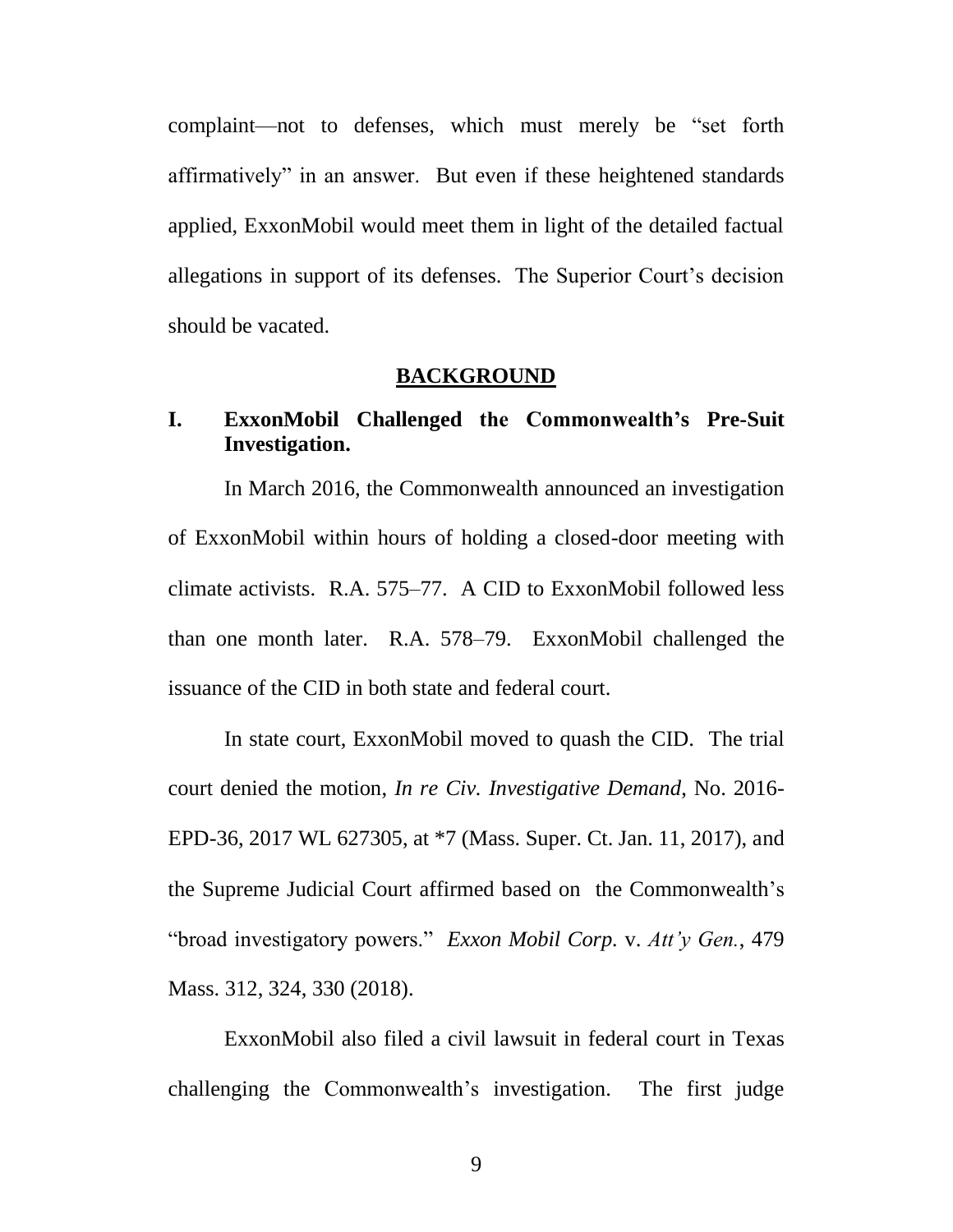<span id="page-9-1"></span>assigned to the case found the Commonwealth's investigation "concerning." *Exxon Mobil Corp.* v. *Healey*, 215 F. Supp. 3d 520, 523 (N.D. Tex. 2016). After the case was transferred, a district court in New York dismissed the action. The Second Circuit affirmed, holding that res judicata barred ExxonMobil's claims because its state court challenge of the CID involved "the same relevant injury: *the CID's alleged violation* of various federal constitutional provisions and their state analogues." *Exxon Mobil Corp.* v. *Healey*, 28 F.4th 383, 402–03 (2d Cir. 2022) (emphasis added).

# <span id="page-9-2"></span><span id="page-9-0"></span>**II. ExxonMobil Asserted Constitutional Defenses to the Commonwealth's Complaint.**

<span id="page-9-3"></span>Several years after the issuance of the CID, in October 2019, the Commonwealth filed a complaint against ExxonMobil alleging a series of misleading statements and omissions under G.L. c. 93A.<sup>1</sup> In response, ExxonMobil asserted constitutional defenses for official misconduct (Defense 30), conflict of interest (Defense 31), selective enforcement (Defense 32), viewpoint discrimination (Defense 33), and violation of the right to petition (Defense 35). R.A. 585–91. These

<sup>&</sup>lt;sup>1</sup> The Commonwealth amended its complaint in 2020. R.A. 14. For ease of reference, ExxonMobil refers to the "amended complaint" as the "complaint."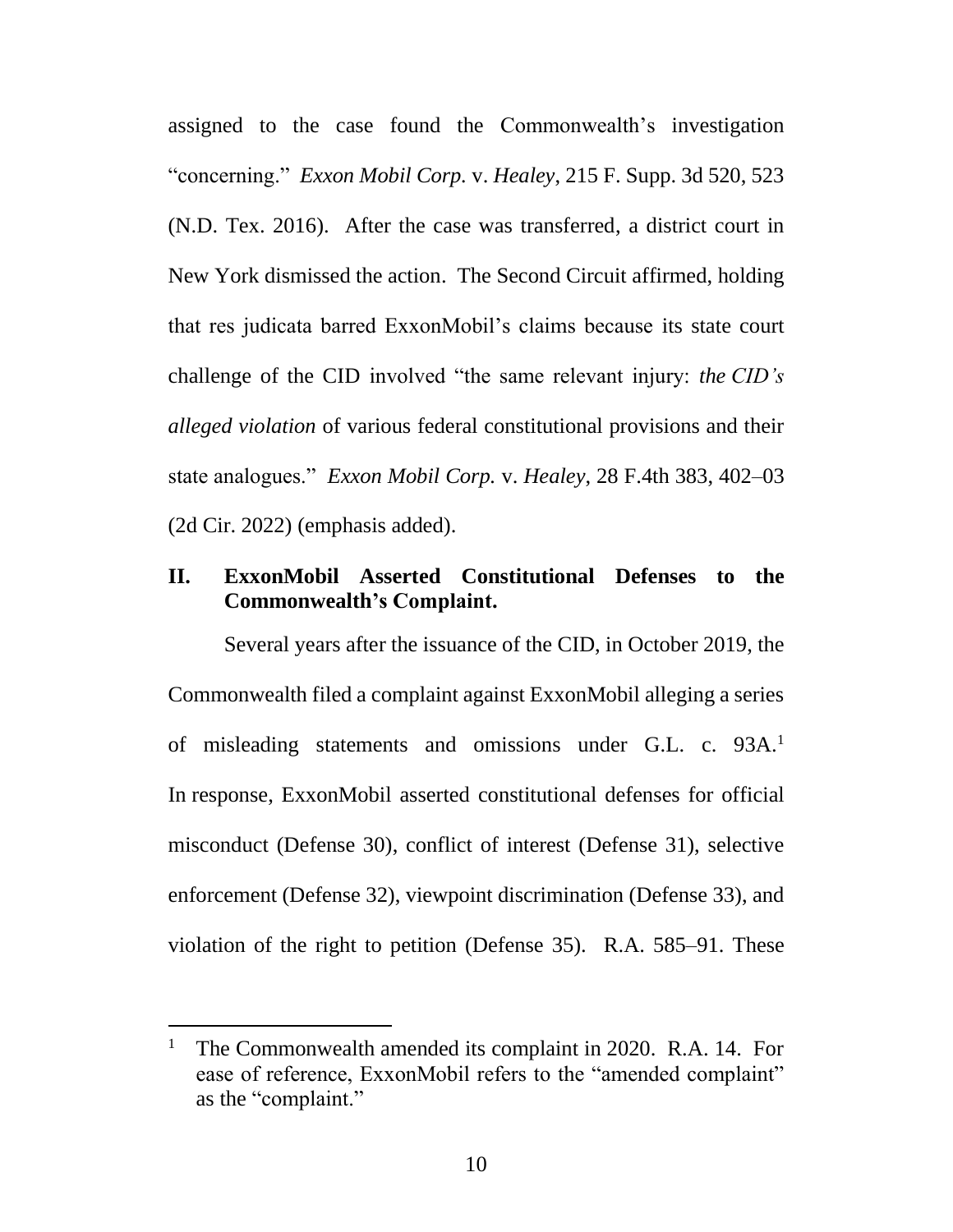defenses were based on the Commonwealth filing an action that targets ExxonMobil's speech in the public debate on climate change.

The Commonwealth moved to strike the defenses and, on March 21, 2022, the Superior Court granted that motion.<sup>2</sup> R.A. 883. Although Defenses 30–33 and 35 were pled separately, the Superior Court assessed them together as "a single selective enforcement defense" and found that this defense was collaterally estopped because it "principally focused on the Commonwealth's motive for bringing this case." R.A. 875, 876. The issue of motive was purportedly "litigated and decided" in the federal court challenge to the CID—even though the federal ruling predated the filing of this case. *Id.* The Superior Court focused solely on the Commonwealth's motives in suing ExxonMobil—not whether the asserted claims attack ExxonMobil's exercise of its constitutional rights.

The Superior Court further held that the constitutional defenses were inadequately pled. R.A. 879. The Superior Court first applied a

<sup>&</sup>lt;sup>2</sup> Although the Superior Court also erroneously struck other defenses (Defenses 7–8 and 22–25), ExxonMobil is not seeking interlocutory relief as to those defenses. R.A. 883. For Defense 34, the Superior Court held that ExxonMobil may argue at a later stage that any corrective disclosures violate the First Amendment's compelled speech doctrine. R.A. 875.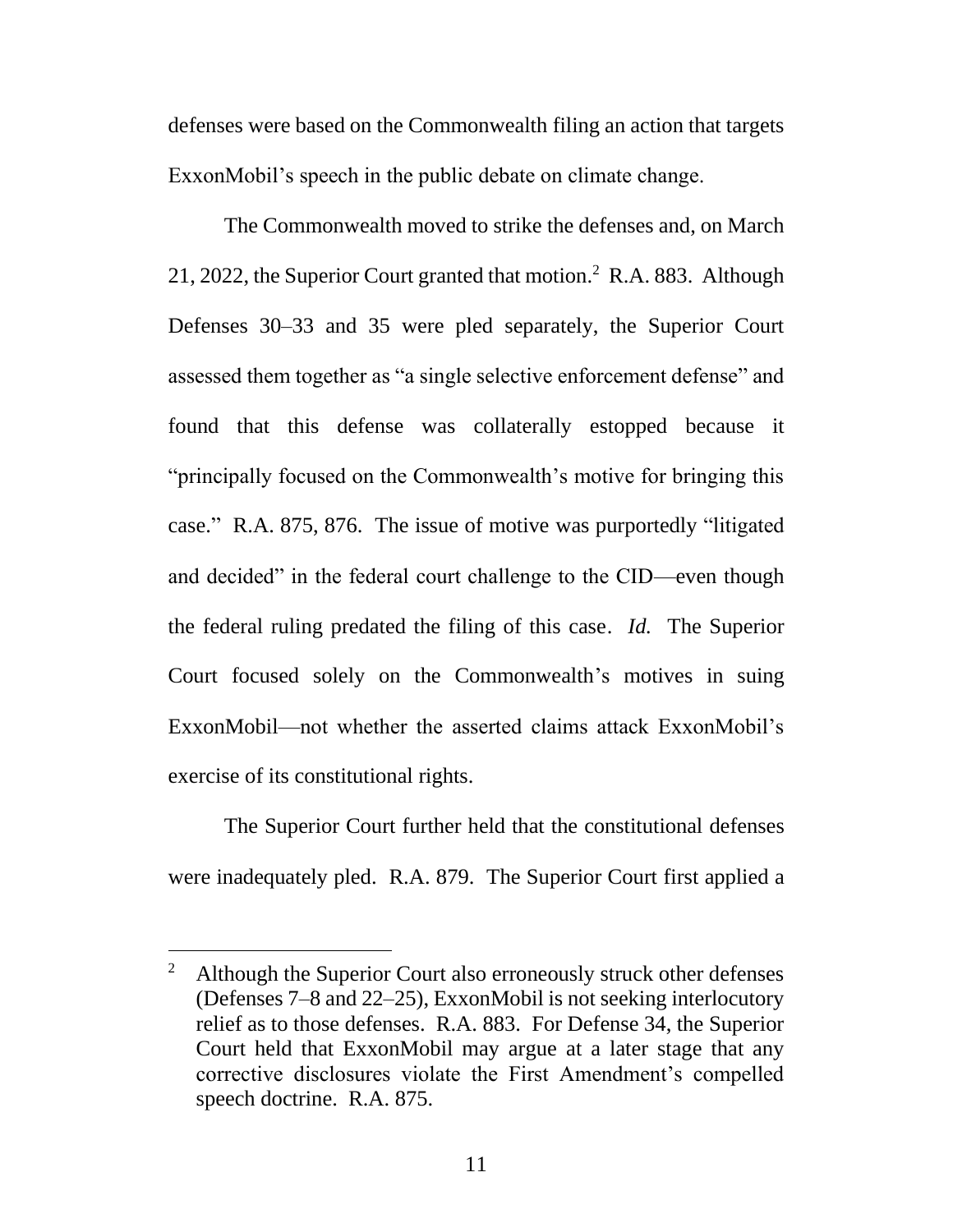<span id="page-11-5"></span>"presumption of regularity" to the Commonwealth's allegations. R.A. 878. Next, the Superior Court used the "plausibility" pleading standard required for claims under Rule 8(a) of the Massachusetts Rules of Civil Procedure—not the lower pleading standard for defenses under Rule 8(c). R.A. 878–79. Finally, the Superior Court held that ExxonMobil's allegations were implausible because no one could "reasonably infer"—based on allegations of collusion and improper influence between the Commonwealth and climate activists—that the Commonwealth "shared in [climate] activists' improper motivation to punish Exxon." R.A. 879.

## <span id="page-11-6"></span><span id="page-11-4"></span><span id="page-11-3"></span><span id="page-11-2"></span><span id="page-11-1"></span>**STANDARD OF REVIEW**

<span id="page-11-0"></span>A Single Justice has plenary authority to permit an appeal of an interlocutory order. G.L. c. 231, § 118; *Aspinall* v. *Philip Morris Cos., Inc.*, 442 Mass. 381, 389 (2004). Once an appeal is permitted, the Single Justice "enjoys broad discretion . . . to modify, annul or suspend the execution of the interlocutory order" or "to report the request for relief to the appropriate appellate court." *Packaging Indus. Grp., Inc.*  v. *Cheney*, 380 Mass. 609, 614 (1980) (cleaned up). Where, as here, an appeal concerns a question of law, the Single Justice reviews the Superior Court's order *de novo*. *See Christopher House of Webster Ltd.*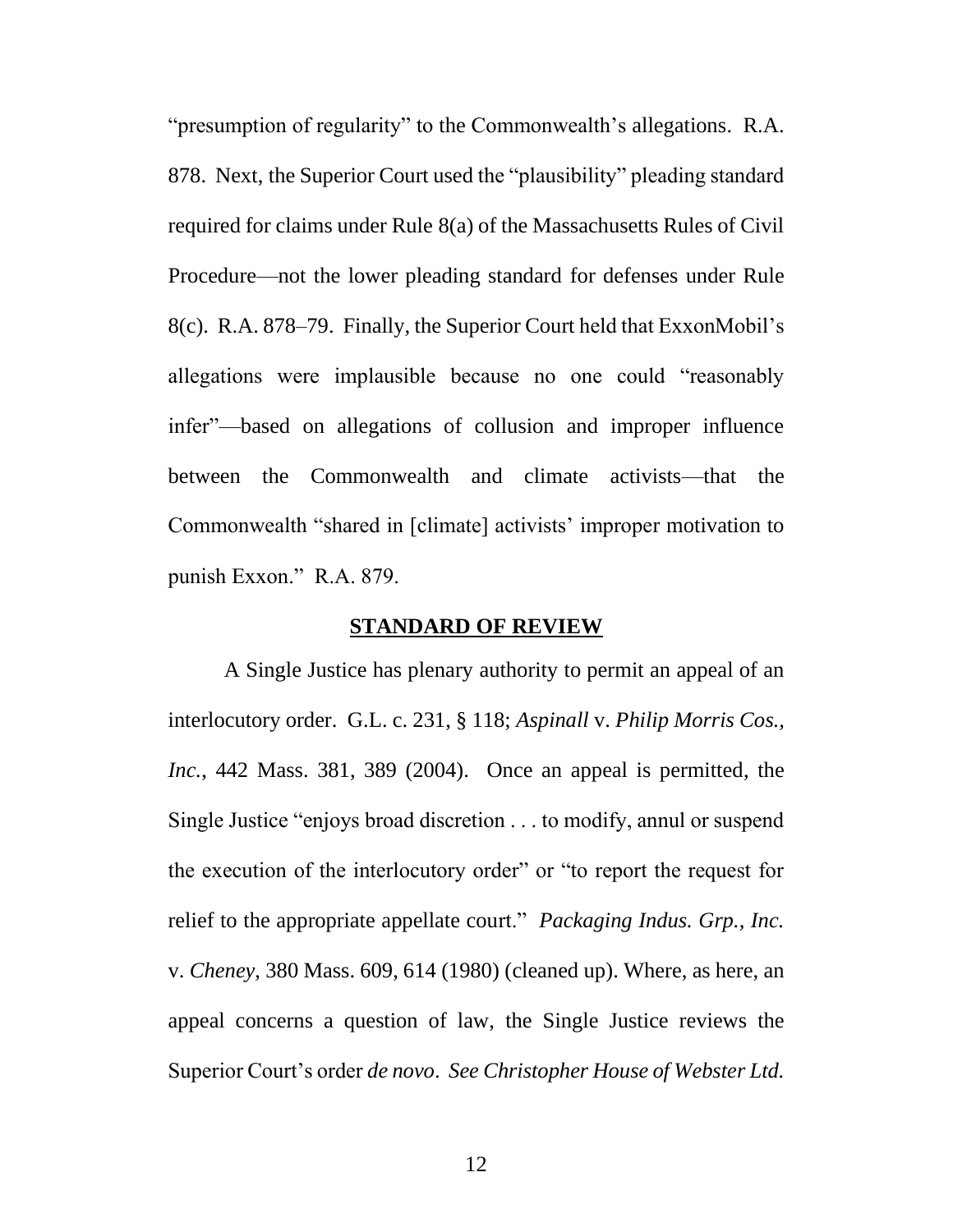*P'ship* v. *Hubbard Health Sys. Real Est.*, 2021 WL 6051868, at \*2 (Mass. App. Ct. Dec. 10, 2021).

<span id="page-12-2"></span>Motions to strike are "generally disfavored." *Bochart* v. *City of Lowell*, 989 F. Supp. 2d 151, 153 (D. Mass. 2013). To prevail, the moving party must establish that the challenged defenses are "clearly inadequate as a matter of law," *F.D.I.C.* v. *Gladstone*, 44 F. Supp. 2d 81, 90 (D. Mass. 1999), after "tak[ing] as true the allegations of the answer" and drawing all inferences in the defendant's favor, *Bos. Hous. Auth.* v. *Martin*, 92 Mass. App. Ct. 1103, 1103 (2013) (cleaned up). The Superior Court erred in holding that the Commonwealth met that exacting standard.

#### <span id="page-12-4"></span><span id="page-12-3"></span>**ARGUMENT**

# <span id="page-12-1"></span><span id="page-12-0"></span>**I. Collateral Estoppel Does Not Preclude ExxonMobil's Constitutional Defenses.**

The Superior Court's conclusion that collateral estoppel precluded ExxonMobil's constitutional defenses depends on a false equivalence. ExxonMobil's federal court challenge to the CID involved the Commonwealth's authority to issue a CID. That challenge did not—and could not—involve whether the Commonwealth's claims against ExxonMobil are based at least in part on the exercise of its constitutional rights. The Commonwealth's claims were filed over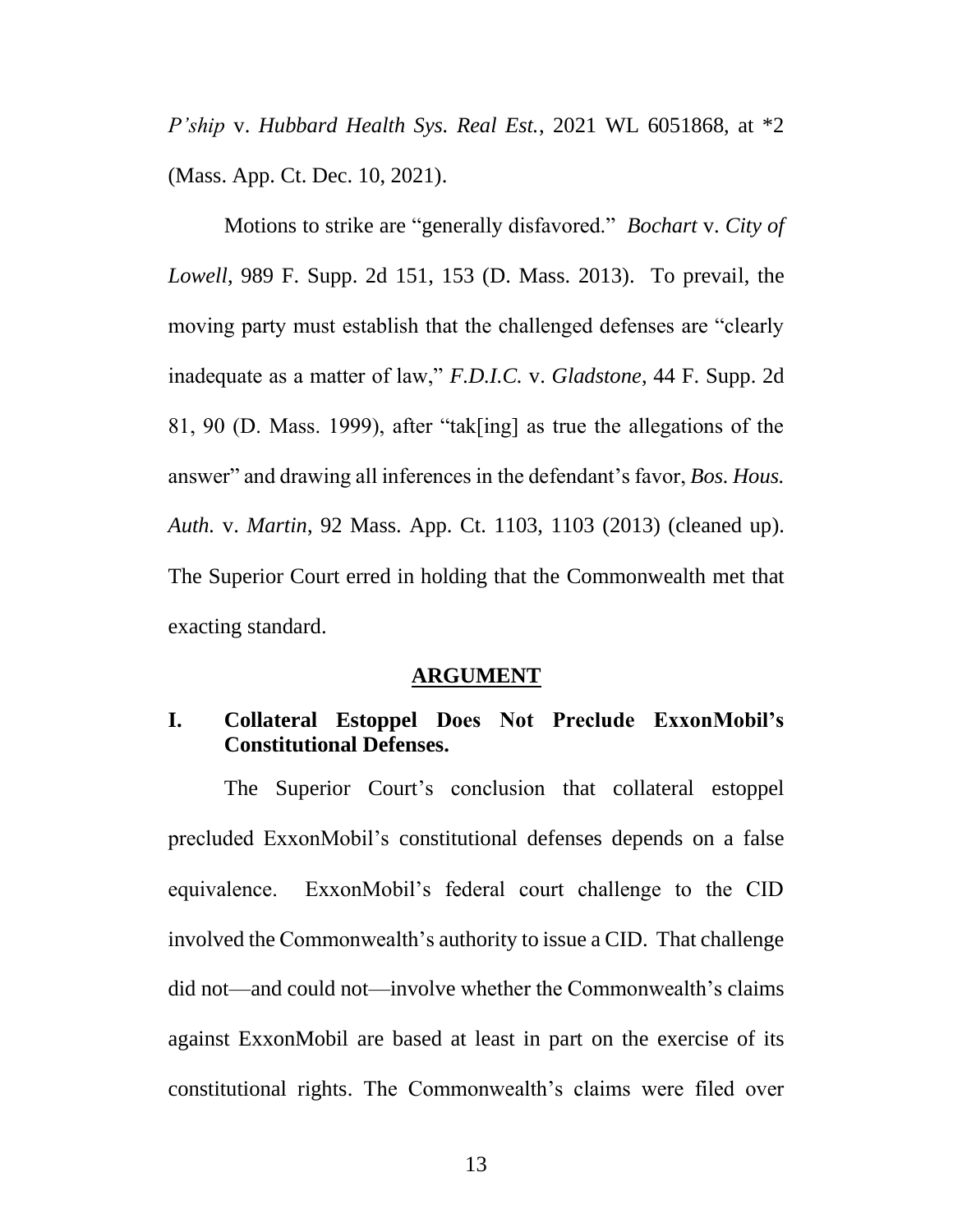three years after the issuance of the CID and a year and a half after the federal court dismissed ExxonMobil's challenge to the CID. That court did not and could not have ruled on the propriety of the as-yet unknown claims the Commonwealth would bring.

<span id="page-13-0"></span>"When a State court is faced with the issue of determining the preclusive effect of a Federal court's judgment, it is the Federal law of res judicata which must be examined." *Evans* v. *Lorillard Tobacco Co.*, 465 Mass. 411, 465–66 (2013). Under federal law, collateral estoppel requires that the issue sought to be precluded was (1) raised in the prior action; (2) actually litigated; (3) determined by a valid and binding final judgment; and (4) essential to the judgment. *Grella* v. *Salem Five Cent Sav. Bank*, 42 F.3d 26, 30 (1st Cir. 1994). The scope of collateral estoppel "must be confined to situations where the matter raised in the second suit is identical in all respects with that decided in the first proceeding." *Faigin* v. *Kelly*, 184 F.3d 67, 78 (1st Cir. 1999).

<span id="page-13-2"></span><span id="page-13-1"></span>Here, the Superior Court precluded ExxonMobil's constitutional defenses because the issue of "improper motive" had been previously litigated in the federal court challenge to the CID. R.A. 876. ExxonMobil does not dispute that the prior federal court challenge involved whether the Commonwealth lacked a good faith belief to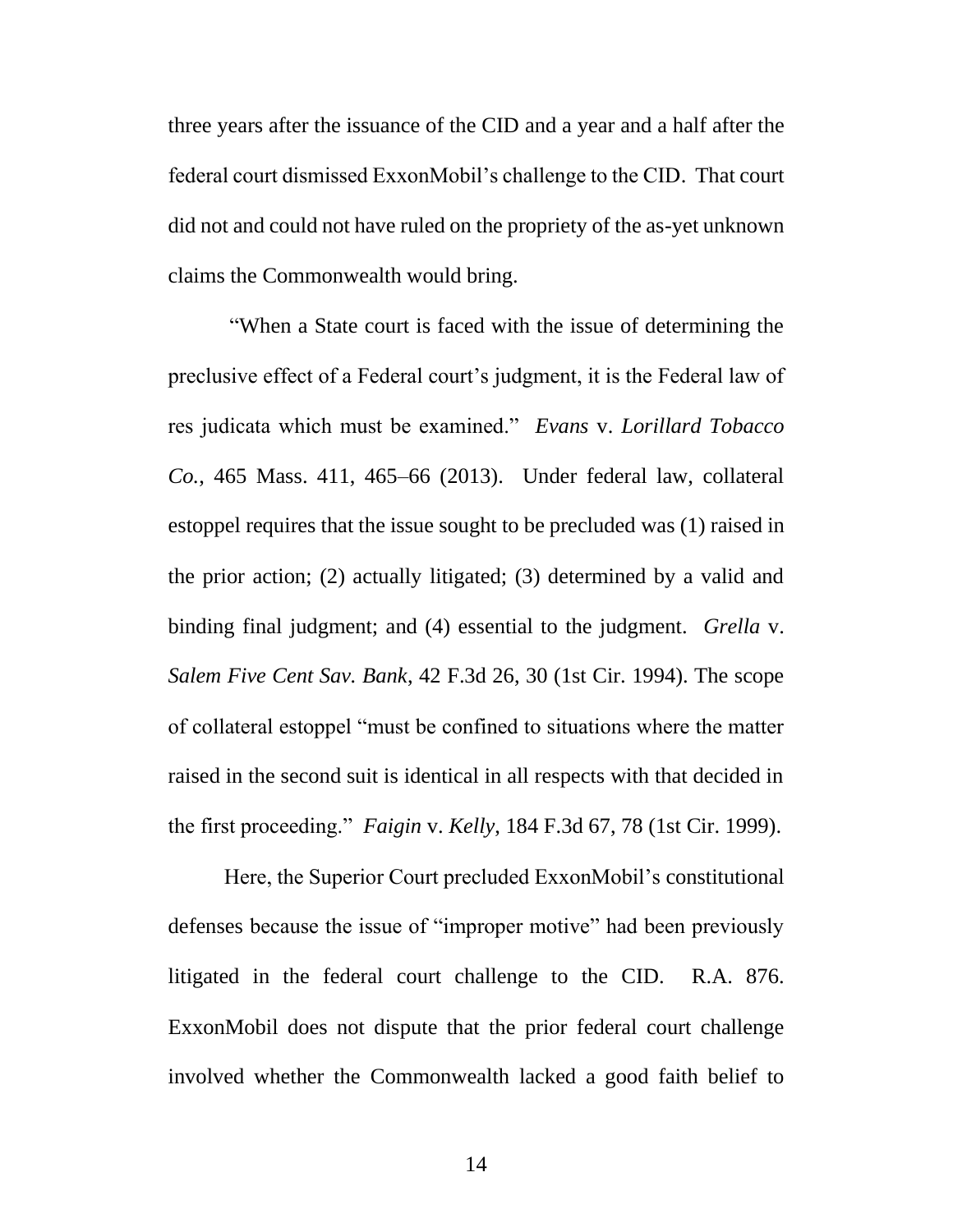<span id="page-14-1"></span><span id="page-14-0"></span>investigate. *Exxon Mobil Corp.* v. *Schneiderman*, 316 F. Supp. 3d 679, 704 (S.D.N.Y. 2018); *see also Healey*, 28 F.4th at 399 (explaining claims arose from "the CID's alleged violation of various federal constitutional provisions and their state analogues"). But here, by contrast, ExxonMobil's defenses arise from the Commonwealth's filing of claims that seek to regulate constitutionally-protected speech and petitioning activity. 3

<span id="page-14-2"></span>The Superior Court conflated these two distinct issues because both rest on overlapping "substantive allegations." R.A. 877. This overlap "does not establish the requisite identity of issues for purposes of collateral estoppel." *Faigin*, 184 F.3d at 78. Instead, "the issues must be defined by reference to the judicial determinations at stake." Id.<sup>4</sup> At issue in the federal litigation was the Commonwealth's conduct

<sup>3</sup> *See, e.g.*, R.A. 591 ("The Attorney General's Amended Complaint targets quintessential petitioning by ExxonMobil, including lobbying activities and ExxonMobil's statements to regulators, policymakers, public officials, and the press on climate policy."); *see also* R.A. 587–90.

<span id="page-14-3"></span><sup>&</sup>lt;sup>4</sup> As discussed below, the pleading standard applicable here differs from the plausibility standard applied in the federal court challenge to the CID. "[F]or purposes of preclusion, issues are not identical if the second action involves application of a different legal standard, even though the factual setting of both suits be the same." *In re Relafen Antitrust Litig.*, 286 F. Supp. 2d 56, 65 (D. Mass. 2003)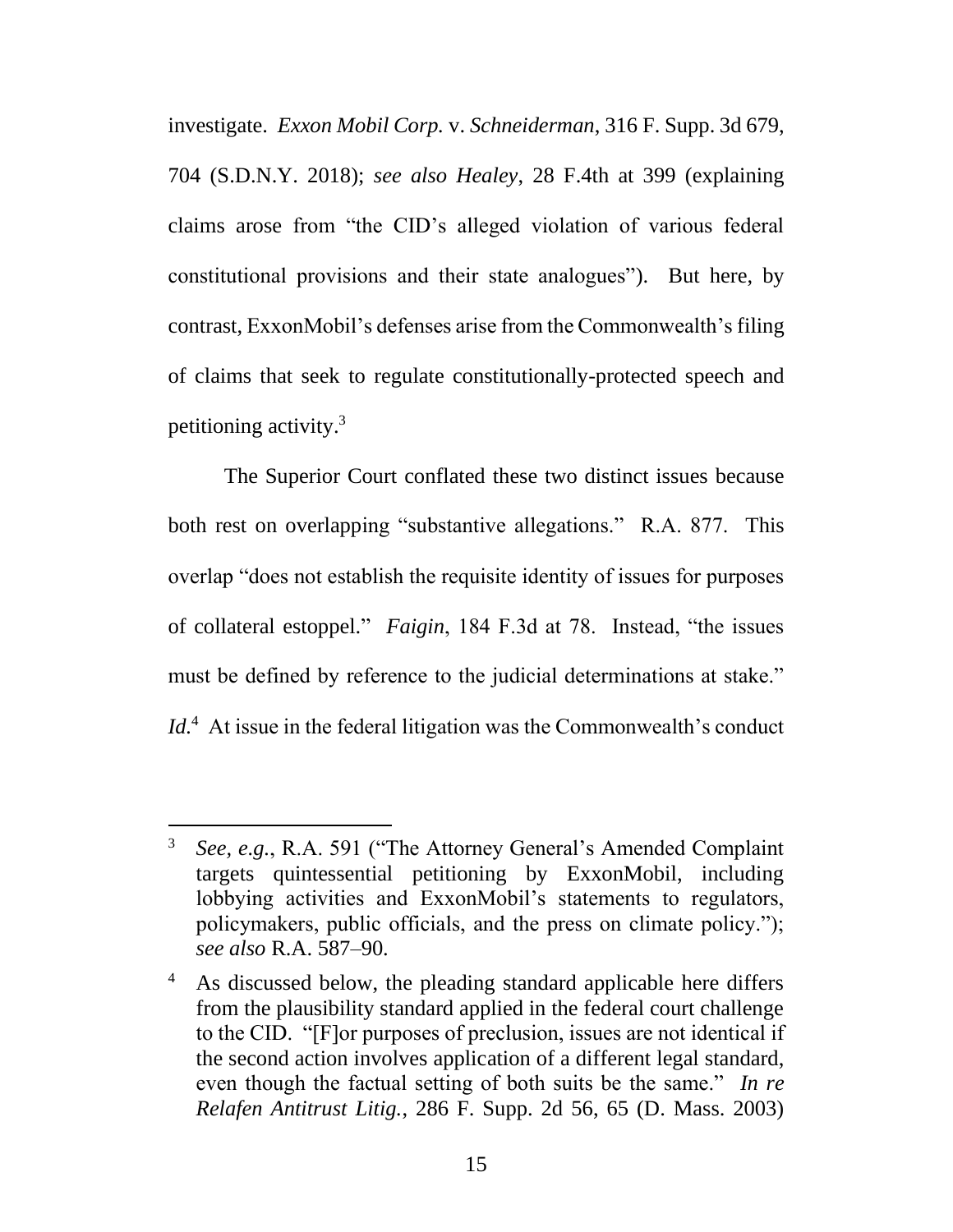<span id="page-15-0"></span>in issuing the CID. At issue here is whether the *complaint* is at least in part predicated on the content of ExxonMobil's speech and petitioning activity. *See Commonwealth* v. *Exxon Mobil Corp.*, 2021 WL 3488414, at \*3 (Mass. Super. Ct. June 22, 2021) (recognizing that Commonwealth's claims depend at least in part on "protected petitioning"). Because the issues raised by ExxonMobil's defenses are not identical in all respects to the issues in the proceedings challenging the CID, the Superior Court erred in striking ExxonMobil's defenses.

ExxonMobil had no prior opportunity to litigate whether the Commonwealth is seeking to restrict its constitutional rights with a Chapter 93A enforcement action. During the CID litigation, the Commonwealth told the federal court that any such argument would be premature because the Commonwealth had not yet "determined to undertake a Chapter 93A enforcement action."<sup>5</sup> The Commonwealth insisted that ExxonMobil could "defend itself and raise its objections

<sup>(</sup>quoting Wright & Miller, 18 Fed. Prac. & Proc. Juris. § 4417 (2002)).

<span id="page-15-1"></span><sup>5</sup> Mem. of Law in Support of Def.'s Mot. to Dismiss the First Am. Compl., *Exxon Mobil Corp.* v. *Healey*, No. 4:16-cv-00469-L (N.D. Tex. Nov. 28, 2016), ECF No. 125, at 17.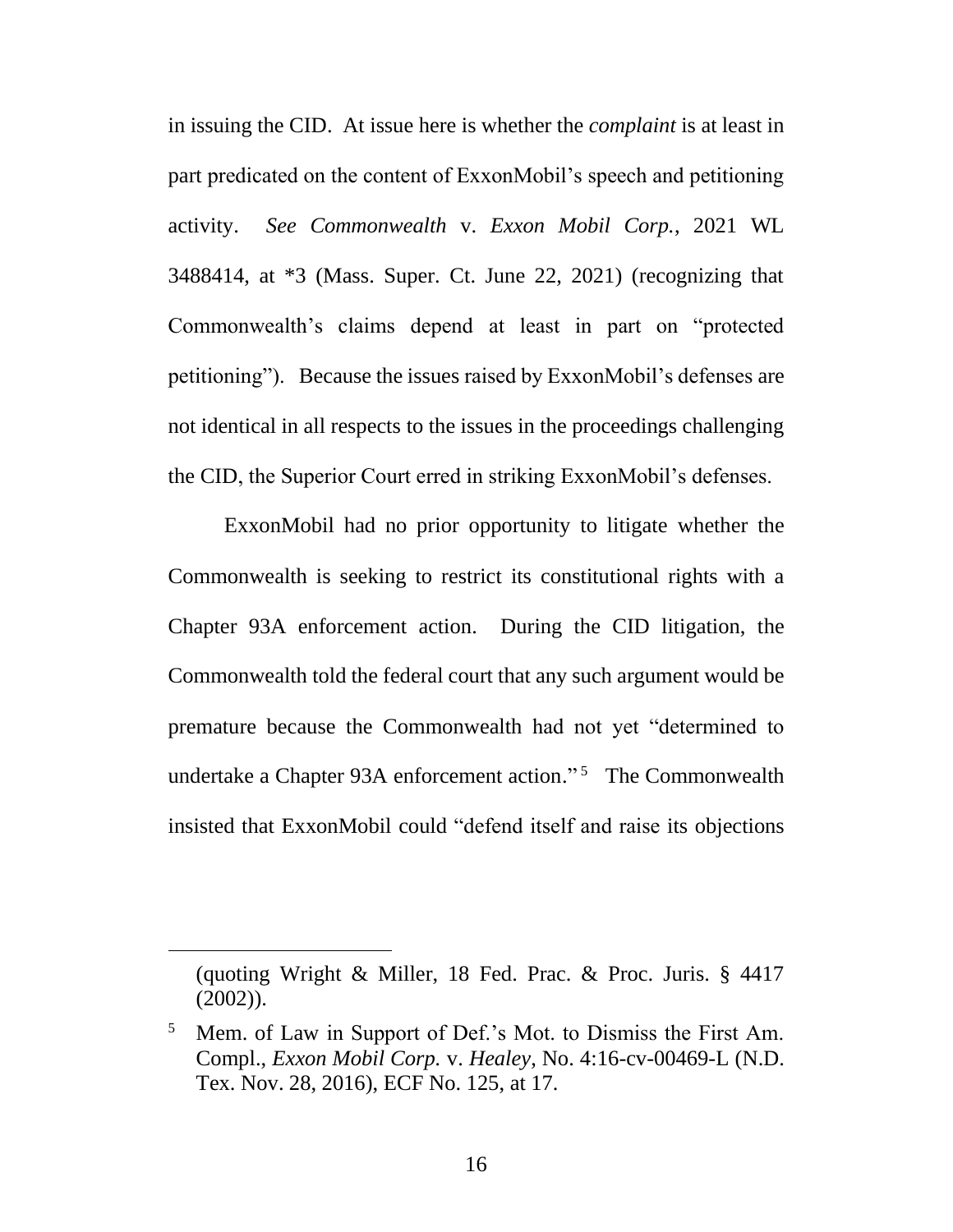in Massachusetts state court when and if" an action was filed.<sup>6</sup> Now that the Commonwealth has commenced that action, ExxonMobil should be allowed to defend itself.

# <span id="page-16-0"></span>**II. The Superior Court Erred by Holding That ExxonMobil Did Not Sufficiently Plead Its Constitutional Defenses.**

The Superior Court's conclusion that ExxonMobil had not sufficiently pled its constitutional defenses is based on three errors: (1) granting the Commonwealth a presumption of regularity reserved for criminal prosecutions; (2) imposing a heightened pleading standard inapplicable to defenses; and (3) holding that ExxonMobil's defenses were implausible under that standard.

# <span id="page-16-2"></span><span id="page-16-1"></span>**A. The Superior Court Improperly Granted the Commonwealth a Presumption of Regularity.**

The presumption of prosecutorial regularity calls for courts to presume that criminal prosecutors, "in the absence of clear evidence to the contrary, have properly discharged their official duties." *United States* v. *Armstrong*, 517 U.S. 456, 464 (1996). This presumption is based on criminal prosecutors' "broad discretion to enforce the Nation's criminal laws." *Id.* (cleaned up). There is no basis to extend that deference to the Commonwealth in a civil action.

<sup>6</sup> *Id.*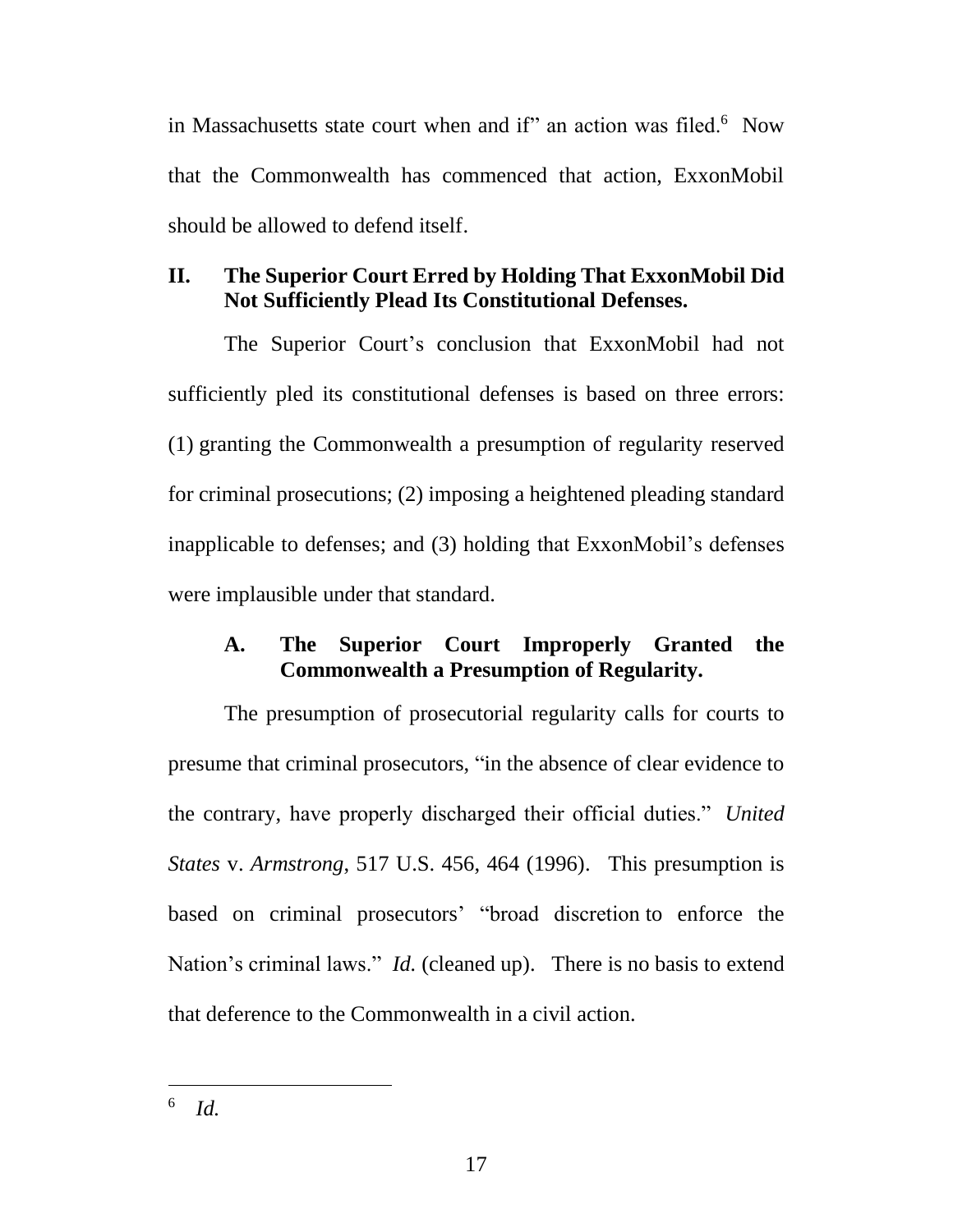<span id="page-17-1"></span>In applying the presumption of prosecutorial regularity, the Superior Court relied on two inapposite opinions. The first opinion concerned a city council's decision to revoke a corporation's license to store diesel fuel. *See Foster from Gloucester, Inc*. v. *City Council of Gloucester*, 10 Mass. App. Ct. 284 (1980). The court there broadly noted that "[t]here is every presumption in favor of the honesty and sufficiency of the motives actuating public officers in actions ostensibly taken for the general welfare." *Id.* at 294. This language does not address the presumption of prosecutorial regularity, let alone demonstrate that it applies in the civil pleading context.

<span id="page-17-0"></span>The second opinion involved the discoverability of information concerning a selective prosecution defense in response to a civil enforcement action under the Foreign Agents Registration Act. *Att'y Gen. of U.S.* v. *Irish People, Inc*., 684 F.2d 928, 949–55 (D.C. Cir. 1982). In analyzing whether the defendant made a prima facie showing of selective prosecution, the court simply stated that because the defendant fell within the Act's registration requirements, "all that was exercised here was the executive's pure enforcement power. If the Government has a valid ground to bring this action, then presumptively it has every right and duty to do so." *Id.* at 948–49. That is a far cry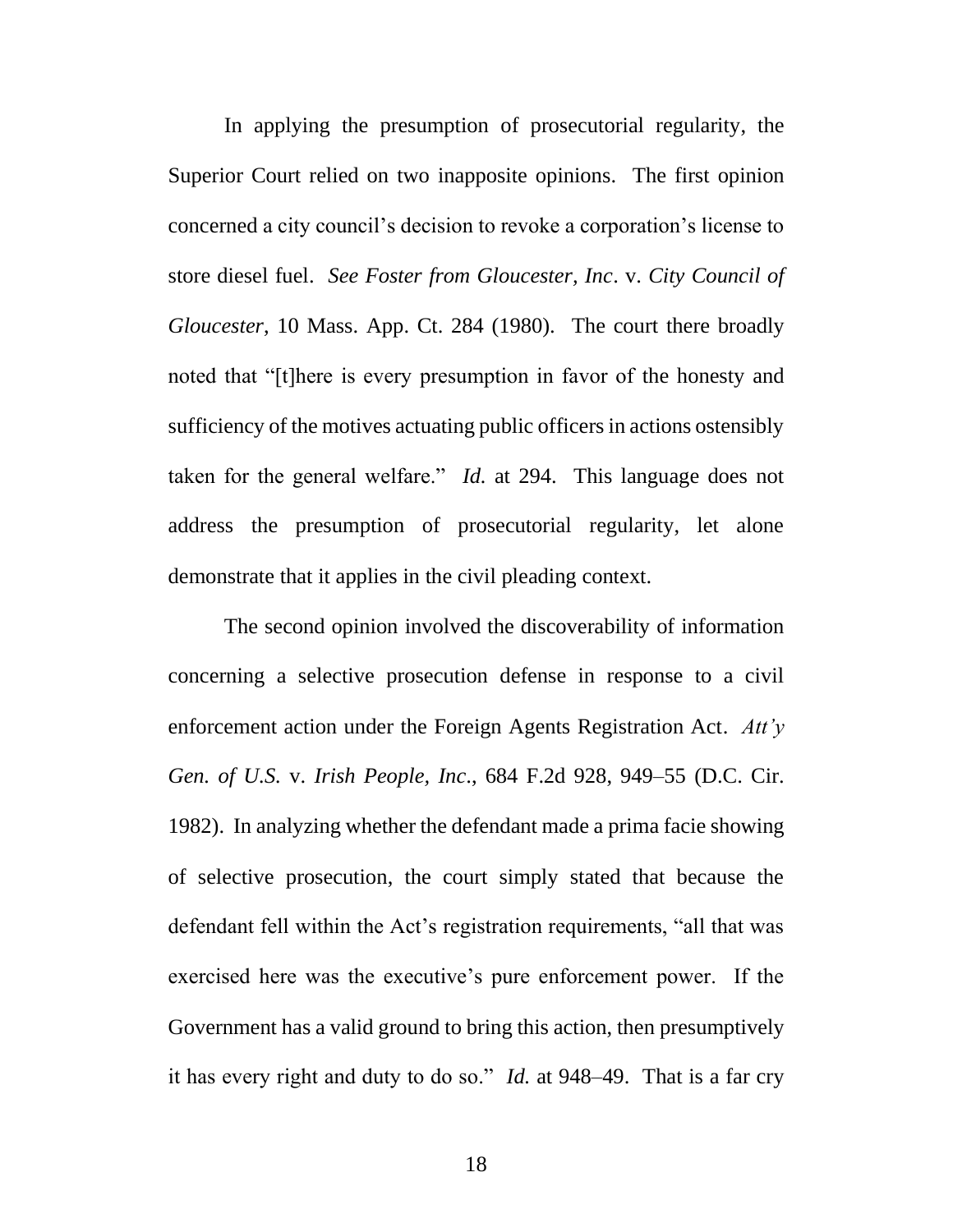from raising the civil pleading burden for defenses against government misconduct.

<span id="page-18-1"></span>Even if the Commonwealth were entitled to a presumption of prosecutorial regularity, ExxonMobil has rebutted the presumption by pleading a "colorable claim" of improper motive. *Irish People, Inc.*, 684 F.2d at 932. ExxonMobil alleges that the Commonwealth filed this action in collaboration with climate activists to pursue pretextual legal actions against ExxonMobil and the fossil fuel industry, all for the purpose of "maintaining pressure on the industry that could eventually lead to its support for legislative and regulatory responses to global warming." R.A. 572–73. After these meetings, the Commonwealth publicly announced its investigation of ExxonMobil. R.A. 575–76. These allegations raise a "colorable claim" of improper motive.

## <span id="page-18-0"></span>**B. The Superior Court Erroneously Applied a Heightened Plausibility Standard.**

The Superior Court erroneously dismissed ExxonMobil's constitutional defenses because ExxonMobil purportedly failed to allege facts that "plausibly" supported them. R.A. 879. The Massachusetts Rules of Civil Procedure do not require that defenses be "plausibly" pled; defenses need only be "set forth affirmatively" in an answer.

19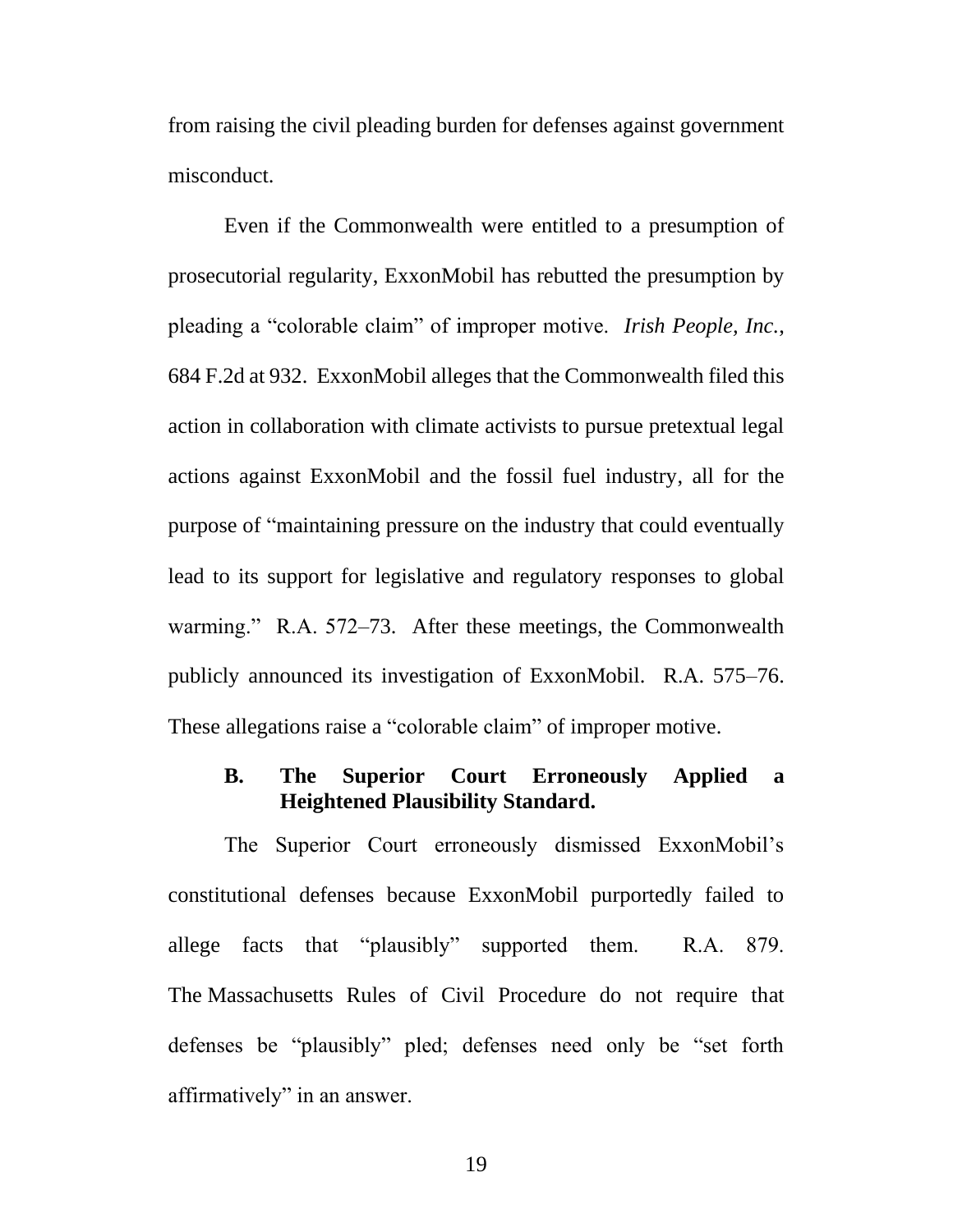<span id="page-19-3"></span><span id="page-19-1"></span>The plausibility standard is used to test the sufficiency of a complaint under Rule 8(a), which requires a party to plead "a short and plain statement of the claim *showing* that [it] is entitled to relief." Mass. R. Civ. P. 8(a) (emphasis added). Rule 8(a)'s specific requirement to make a "showing" is what triggers plausibility review. *See Iannacchino*  v. *Ford Motor Co.*, 451 Mass. 623, 636 (2008). When pleading defenses, however, a defendant is not required to "show" that it is entitled to relief; a defendant need only "set forth affirmatively" its defenses. Mass. R. Civ. P. 8(c).

<span id="page-19-5"></span><span id="page-19-4"></span><span id="page-19-2"></span><span id="page-19-0"></span>Although no Massachusetts court has compared the pleading standards for claims and defenses, case law interpreting the federal analogue to Rule 8 is instructive. Like the Massachusetts rule, the federal rule requires a "showing that the pleader is entitled to relief," but for defendants to merely "state" their defenses. Fed. R. Civ. P. 8; *see also Alicea* v. *Comm.*, 466 Mass. 228, 236 n.12 (2013) (using federal case law to interpret Rule 8(c) because the federal rule is "analog[ous]"). Courts within the First Circuit have uniformly held, based on "the language differences in the applicable rules," that defenses are subject to a lower pleading standard than the plausibility standard governing claims. *Owen* v. *Am. Shipyard Co.*, 2016 WL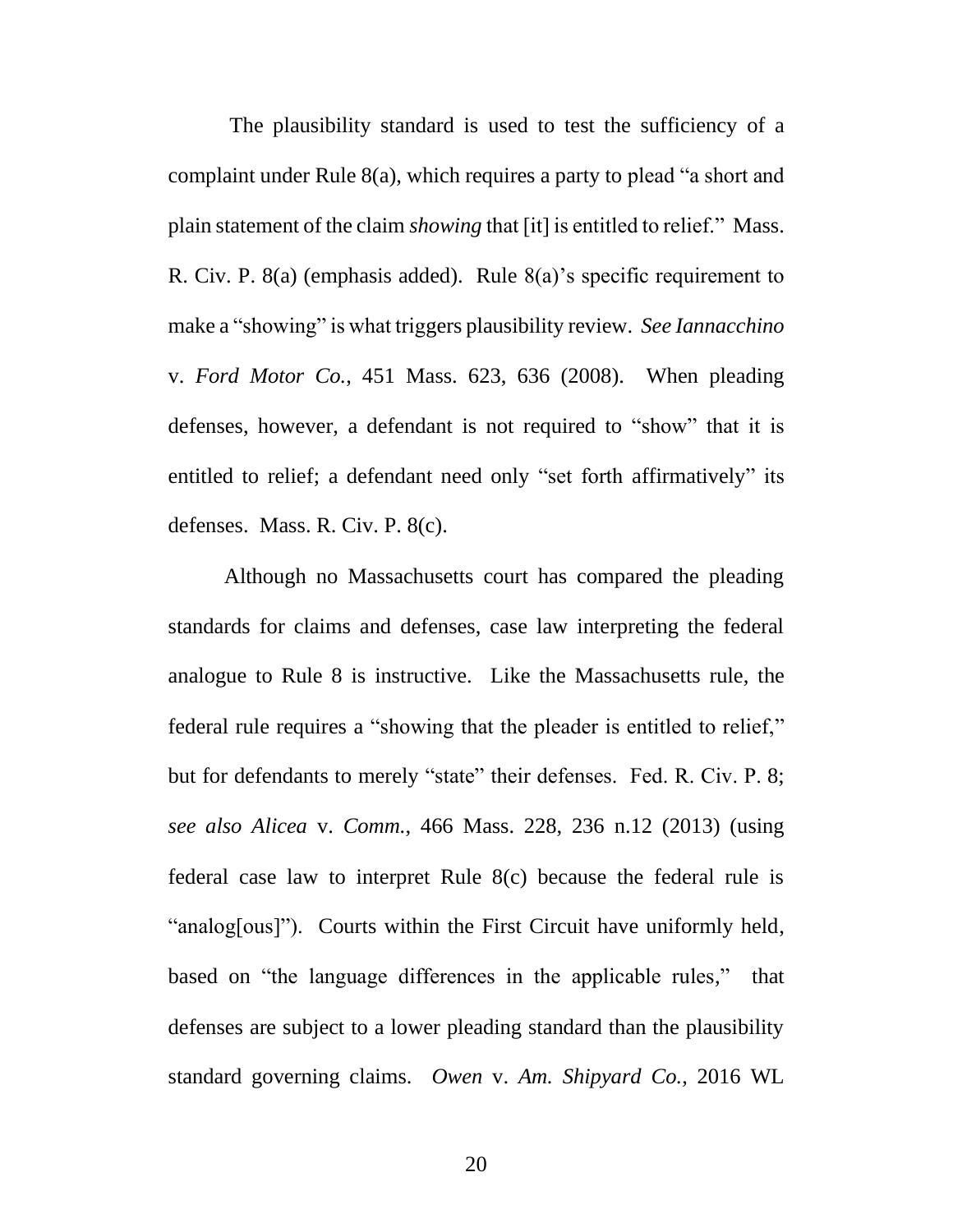<span id="page-20-1"></span>1465348, at \*2 (D.R.I. Apr. 14, 2016); *see Astellas Inst. for Regenerative Med.* v. *ImStem Biotechnology, Inc.*, 458 F. Supp. 3d 95, 110 (D. Mass. 2020). 7

<span id="page-20-10"></span><span id="page-20-2"></span>The decision in *Deutsche Bank National Trust Co.* v. *Gabriel*, 81 Mass. App. Ct. 564 (2012)—which the Superior Court cited below does not hold to the contrary. *Deutsche* did not address whether defenses must be "plausibly" alleged. *Id.* at 571.<sup>8</sup> The Court observed that a Rule  $12(f)$  motion to strike a defense is akin to a Rule  $12(b)(6)$ motion because both "challenge[] the legal sufficiency of the pleading." *Id.* The legal sufficiency of pleadings, however, is governed by Rule 8 rather than Rule 12. *See, e.g.*, *Kipp* v. *Kueker*, 7 Mass. App. Ct. 206,

<span id="page-20-11"></span><span id="page-20-8"></span><span id="page-20-6"></span><span id="page-20-5"></span><span id="page-20-4"></span><span id="page-20-3"></span><span id="page-20-0"></span><sup>7</sup> *See also Asphaltos Trade, S.A.* v. *Bituven Puerto Rico, LLC*, 2021 WL 965645, at \*2 (D.P.R. Mar. 15, 2021); *Traincroft, Inc.* v. *Ins. Co. of Penn.*, 2014 WL 2865907, at \*3 (D. Mass. June 23, 2014); *Hansen* v. *R.I.'s Only 24 Hour Truck & Auto Plaza, Inc.*, 287 F.R.D. 119, 122–23 (D. Mass. 2012); Wright & Miller, 5 Fed. Prac. & Proc. Civ. § 1274 n.9 (4th ed. 2021) ("[T]he majority of courts have rightly held that Rule 8(c) does not warrant the extension of the *Twombly* and *Iqbal* standard to affirmative defenses.").

<span id="page-20-9"></span><span id="page-20-7"></span><sup>8</sup> In discussing Rule 12(b)(6), the Court in *Deutsche* cited a chapter from a leading treatise that advocates against applying a plausibility standard to defenses. *See* 81 Mass. at 571 (citing Wright & Miller, 5C Fed. Prac. & Proc. Civ. § 1381 (4th ed. 2021) ("The better view is that the plausibility standard only applies to the pleading of affirmative claims for relief.")).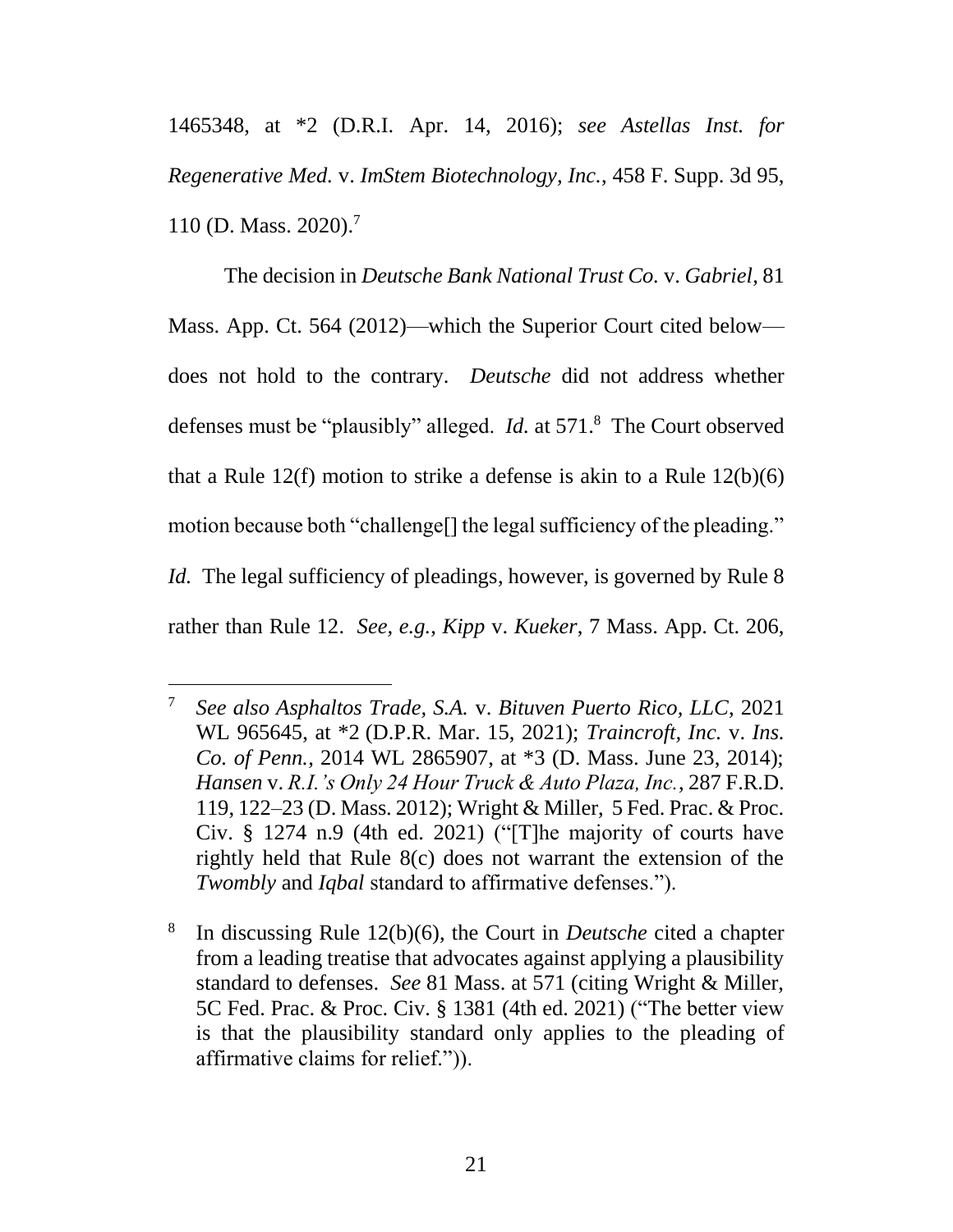<span id="page-21-5"></span><span id="page-21-4"></span><span id="page-21-2"></span>213 n.7 (1979) (explaining that "a motion under Rule 12(b)(6) test[s] the[] sufficiency" of allegations under Rule 8). And Rule 8 establishes different pleading standards for claims and defenses. *See, e.g.*, *Owen*, 2016 WL 1465348, at \*2. Accordingly, *Deutsche* does not support the Superior Court's application of a plausibility standard.

Even if a plausibility standard were to apply, ExxonMobil satisfies that standard as to Defenses 30–33 and 35. Those defenses plausibly allege that the Commonwealth violated ExxonMobil's constitutional rights. *See* R.A. 614–18. 9

Despite having 81 licensed distributors, 77 importers, and 61 exporters of gasoline in Massachusetts, $10$  the Commonwealth has

<span id="page-21-1"></span>The Superior Court suggested that ExxonMobil's "factual" allegations" were primarily "conclusory," R.A. 879, even though ExxonMobil pled numerous facts to support its defenses. *See* R.A. 572–80, 585–91. A trial court in Texas adopted these facts in concluding that the Massachusetts Attorney General expressly targeted ExxonMobil's statements on "public policy." *In Re Exxon Mobil Corp.*, 2018 Tex. Dist. LEXIS 1, at \*10 (Tarrant Cty. Tex. Apr. 24, 2018). This decision was not rendered "a legal nullity," as the Superior Court concluded. R.A. 879 n.9. Although the Texas Court of Appeals found a lack of personal jurisdiction over the defendants, it did not disturb the trial court's factual findings. *See City of San Francisco* v. *Exxon Mobil Corp.*, 2020 WL 3969558 (Tex. Ct. App. June 18, 2020).

<span id="page-21-3"></span><span id="page-21-0"></span><sup>10</sup> *See* Mass. Dep't of Revenue, Active Fuel Licenses, https://www.mass.gov/doc/active-gasoline-fuel-licenseeslist/download (last updated Apr. 2, 2022).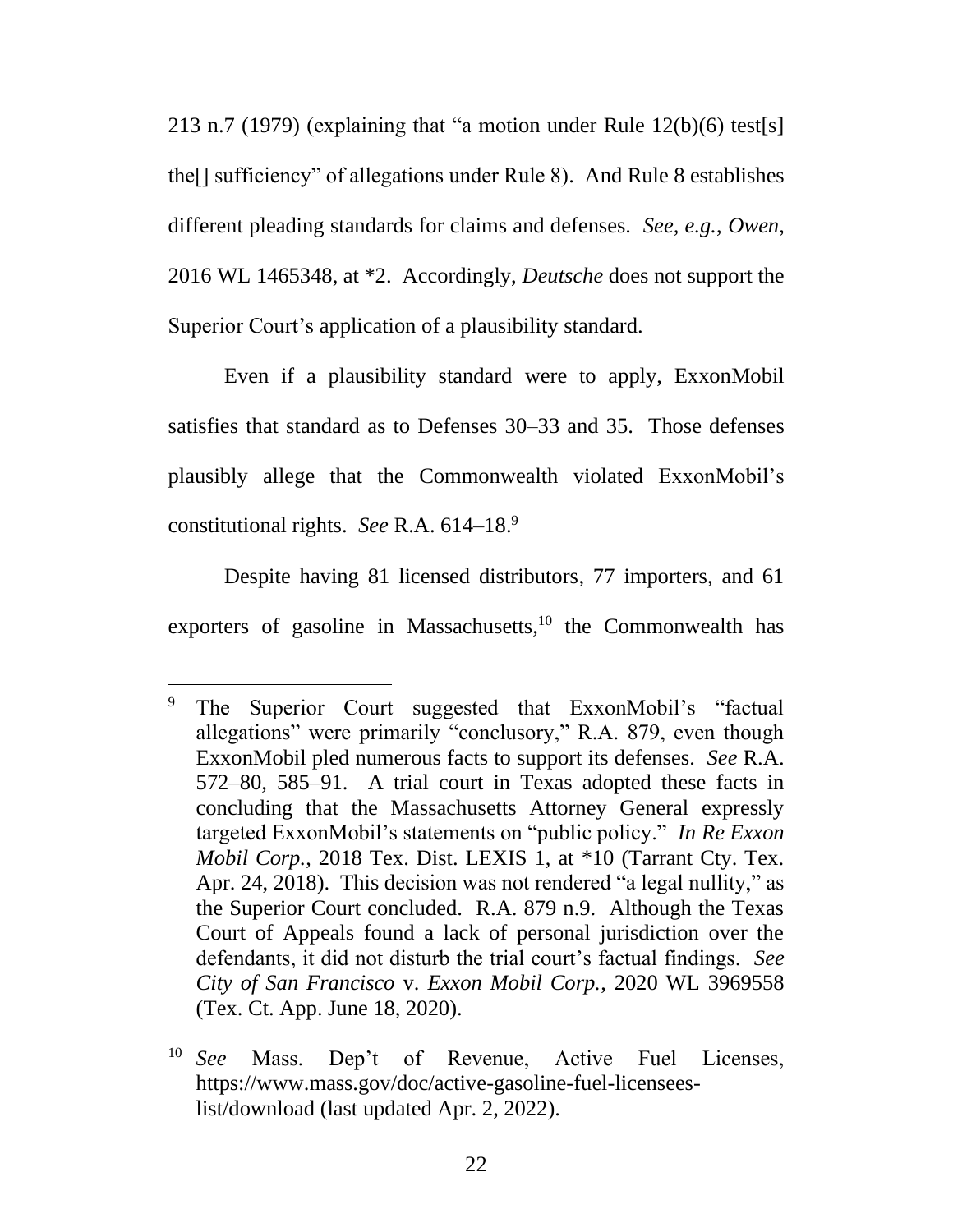singled out ExxonMobil for the past six years because of the company's policy statements on climate change. R.A. 586–87. For example, the Commonwealth challenges certain ExxonMobil petitioning as deceptive precisely because the company "urge[d] delay in regulatory action." R.A. 588 (alterations in original). Likewise, the Commonwealth challenges certain statements as deceptive because they attempted to lobby policymakers and influence energy policy. R.A. 591. These allegations satisfy the plausibility standard established by Rule 8(a). The Superior Court erred by concluding otherwise.

## **CONCLUSION**

<span id="page-22-1"></span><span id="page-22-0"></span>The Superior Court erred, as a matter of law, in granting the Commonwealth's motion to strike ExxonMobil's constitutional defenses. ExxonMobil was not collaterally estopped from raising those defenses, which challenge the alleged conduct the Commonwealth relies on as the basis for its claims; ExxonMobil could not have raised—let alone litigated—those defenses before the Commonwealth filed this action. In addition, the Superior Court erred in according the Commonwealth a presumption of regularity, and applying a heightened plausibility standard that applies to the pleading of claims, but not defenses, a standard that ExxonMobil nevertheless satisfied.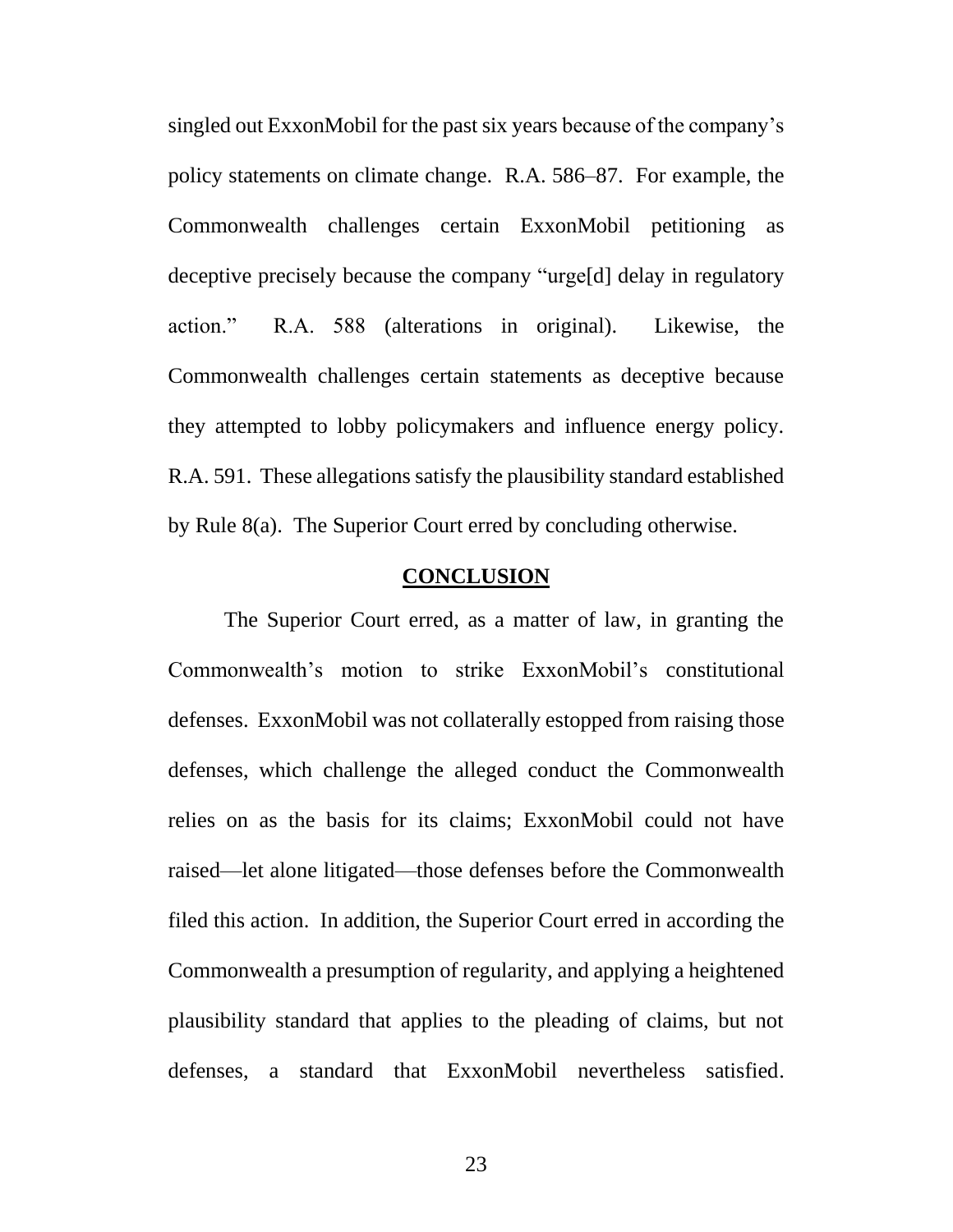ExxonMobil therefore respectfully requests that this Court vacate the Superior Court's decision striking ExxonMobil's constitutional defenses.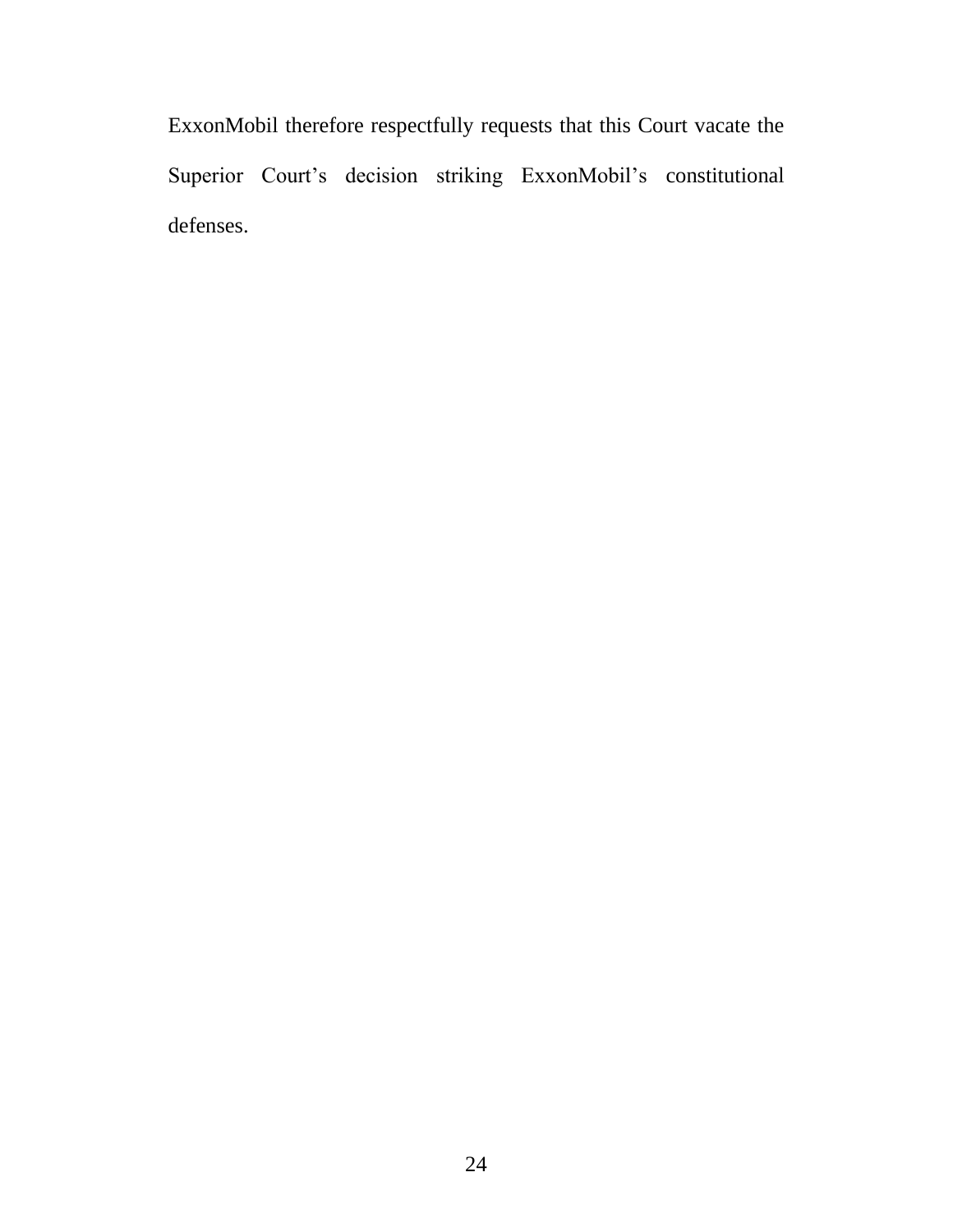Respectfully submitted,

# EXXON MOBIL CORPORATION

By its attorneys,

## EXXON MOBIL CORPORATION

Patrick J. Conlon (*pro hac vice*) 22777 Springwoods Village Parkway Spring, TX 77389 Tel: 832-624-6336 patrick.j.conlon@exxonmobil.com

## CAMPBELL CONROY & O'NEIL, P.C.

By: /s/ *Thomas C. Frongillo*

Thomas C. Frongillo (BBO# 180690) 20 City Square, Suite 300 Boston, MA 02129 Tel: 617-241-3092 tfrongillo@campbell-trial-lawyers.com

# PAUL, WEISS, RIFKIND, WHARTON & GARRISON, LLP

Theodore V. Wells, Jr. (*pro hac vice*) Daniel J. Toal (*pro hac vice*) 1285 Avenue of the Americas New York, NY 10019-6064 Tel: (212) 373-3000 Fax: (212) 757-3990 twells@paulweiss.com dtoal@paulweiss.com

Justin Anderson (*pro hac vice*) 2001 K Street, NW Washington, DC 20006-1047 Tel: (202) 223-7300 Fax: (202) 223-7420 janderson@paulweiss.com

Dated: April 19, 2022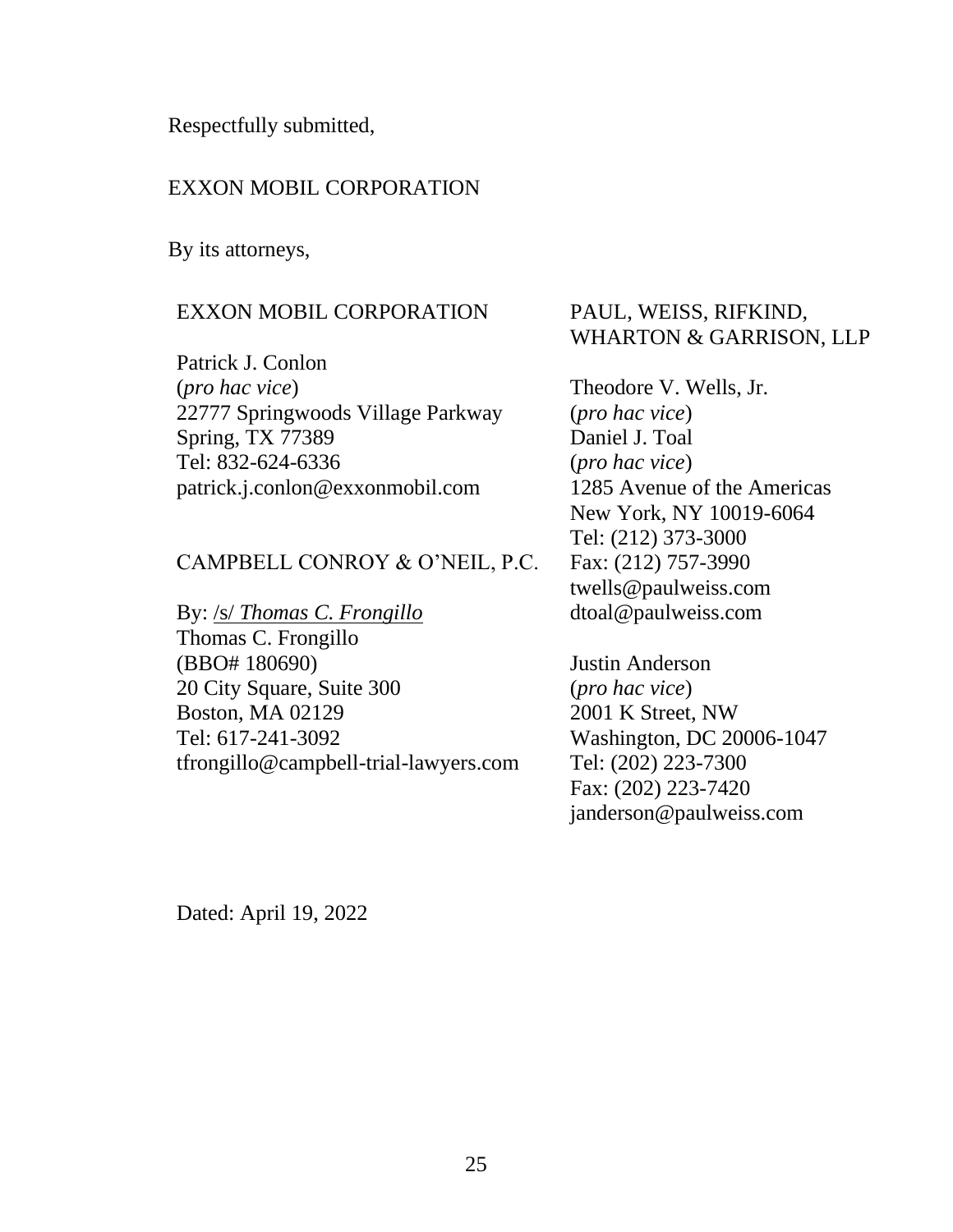# **CERTIFICATE OF COMPLIANCE**

I hereby certify that:

1. This brief complies with the rules of court that pertain to the filing of briefs, including Mass. R.A.P. 16(e) (references to the record), Mass. R.A.P. 18 (appendix to the brief), Mass R.A.P. 20 (form and length of briefs, appendices, and other documents), Mass R.A.P. 21 (redaction); and

2. This brief complies with Mass. Appeals Court Rule 20, and was prepared using Microsoft Word with 14-point, Times New Roman font, and this brief consists of 3,483 words, excluding the parts exempted by Mass. R.A.P.  $20(a)(2)(D)$ .

Dated: April 19, 2022 By: /s/ *Thomas C. Frongillo* Thomas C. Frongillo (BBO# 180690) 20 City Square, Suite 300 Boston, MA 02129 Tel: 617-241-3092 tfrongillo@campbell-triallawyers.com